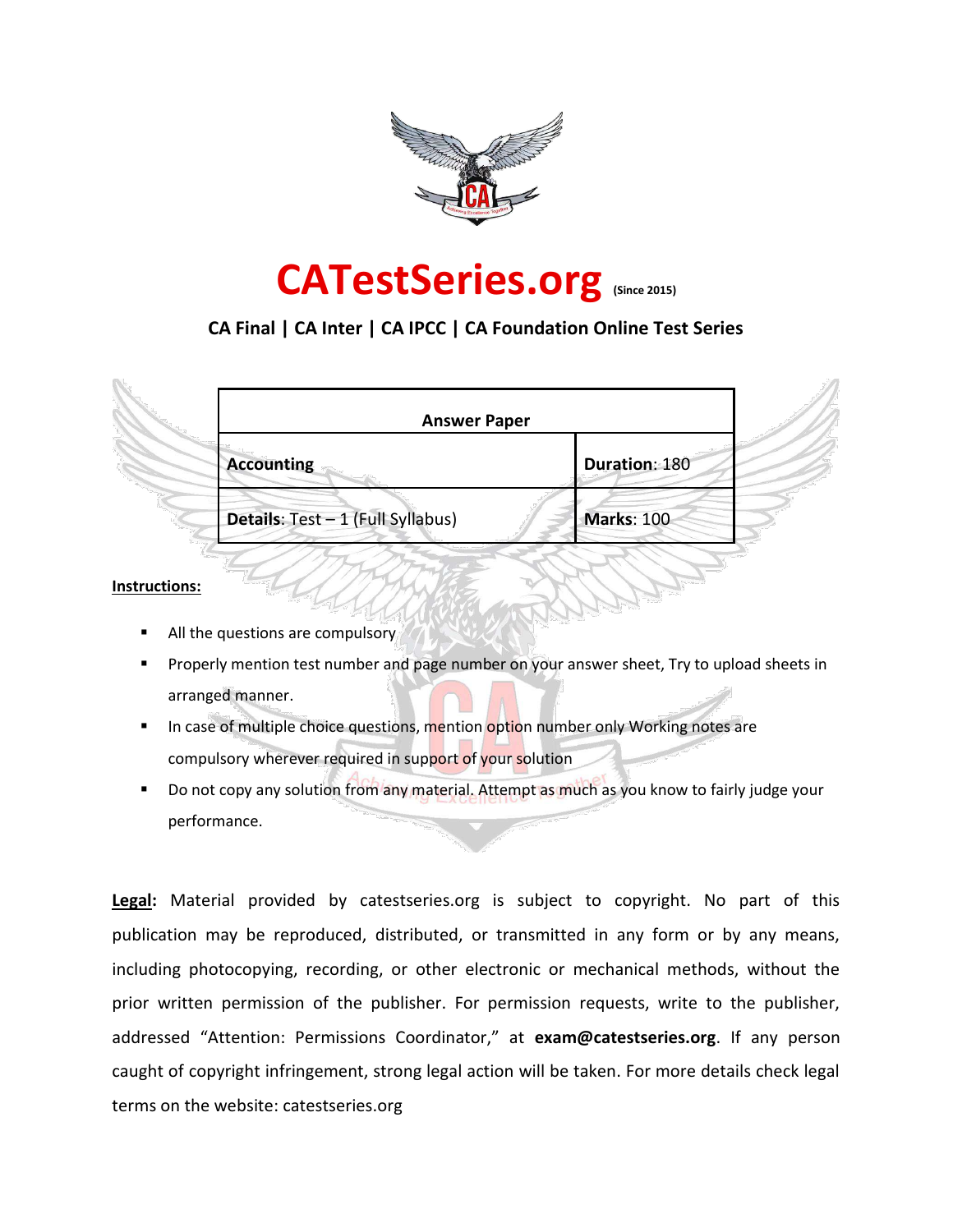#### **SUGGESTED ANSWER**

**A-1: (a)** Ministry of Corporate Affairs, Government of India, inserted paragraph 46A in notified AS 11 by Notification dated 29th December, 2011, which is relevant for companies. It states that in respect of accounting periods commencing on or after 1st April, 2011, for an enterprise which had earlier exercised the option under paragraph 46 or not (such option to be irrevocable and to be applied to all such foreign currency monetary items), the exchange difference arising on reporting of long term foreign currency monetary items at rates different from those at which they were initially recorded during the period, or reported in previous financial statements, in so far as they relate to the acquisition of a depreciable capital assets, can be added to or deducted from the cost of the asset and shall be depreciated over the balance life of the asset.

Accordingly, though Option Ltd. Had not earlier exercised the option as given by the notification on AS 11, issued in 2009, yet it can avail the option to capitalize the exchange difference to the cost of the machinery. The amount recognized to Profit and Loss account would be Rs.10 lakhs.

**(b)** Valuation of Investment: AS 13 on "Accounting for Investments" requires investments to be classified as long term and current investments distinctly in its financial statements. The investments in shares in a joint Venture can very well be considered as trade investments since they would not be intended to be liquidated within a period of one year from its acquisition. Hence they would be classified as long term investments.

AS 13 states, "long-term investments should be carried in the financial statements at cost. However, provision for diminution shall be made to recognize a decline, other than temporary, in the value of the investments, such reduction being determined and made for each investment individually". In the instant case, the decline in the value of investment seems to be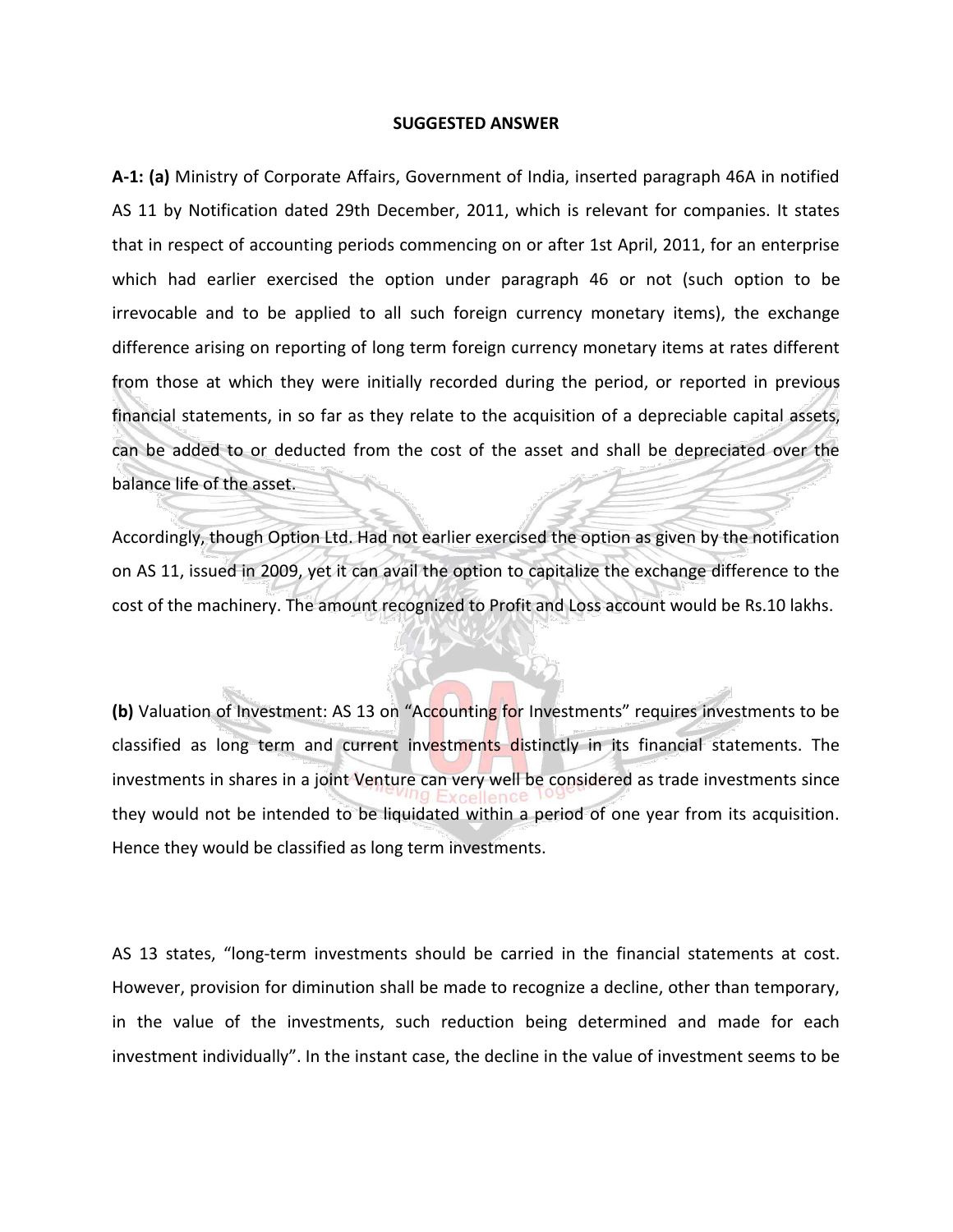temporary and the company has profitable plans in the coming years. Also investments in LTI are never valued at MV but even cash flows are considered.

#### **Conclusion: No diminution required.**

#### **(c)**

| <b>Cost element</b>      | <b>Total Cost</b> | X(6250X80)     | Y (5000 X50) | Z      |
|--------------------------|-------------------|----------------|--------------|--------|
|                          |                   | $\overline{2}$ |              |        |
| <b>Raw Material</b>      | 160,000           |                |              |        |
| Less: Scrap              | 6,000             |                |              |        |
|                          | 154,000           |                |              |        |
| Less: Cost of by-product | 25,000            |                |              | 25,000 |
|                          | 129,000           |                |              |        |
| Add: Wages               | 82000             |                |              |        |
| Fixed overheads          | 58000             |                |              |        |
| Variable overheads       | 40,000            |                |              |        |
| Distributed in 2:1       | 309,000           | 2,06,000       | 1,03.000     |        |

# Cost of by product at the point of separation:

| Sale Price by product     |       | 40,000 |
|---------------------------|-------|--------|
| Less: Separate processing | 4,000 |        |
| Packing                   | 6,000 |        |
| Profit                    | 5,000 | 15,000 |
|                           |       | 25000  |

#### **Closing Stock Valuation**

|            | v<br>$\boldsymbol{\mathcal{L}}$ |          |
|------------|---------------------------------|----------|
| Total cost | 2,06,000                        | 1,03,000 |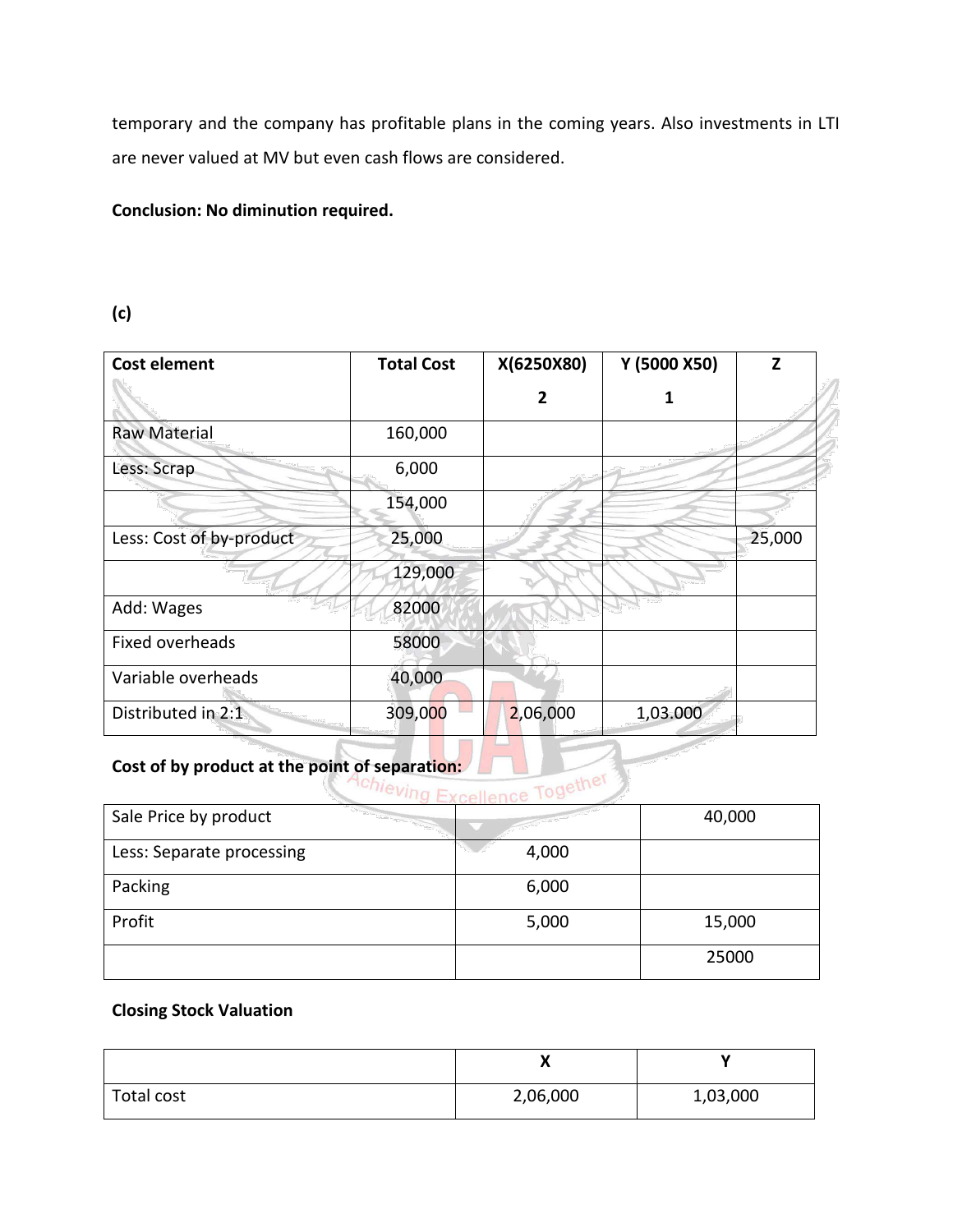| Number of unit product           | 6250   | 5000  |
|----------------------------------|--------|-------|
| Closing stock                    | 800    | 200   |
| Value of closing stock (a/b X c) | 26,368 | 4,120 |

**(d)** The new power train will produce economic benefits to XYZ Ltd., and the cost is measurable. Hence the item should be recognized as an asset as per AS 10 (Revised) as the recognition criteria is satisfied. The original invoice for the transporter did not specify the cost of the power train. However, its cost of the replacement is Rs 45,000 which can be used as an indication (usually by discounting factor) of the likely cost, six years previously.

If an appropriate discount rate is 5% per annum, Rs 45,000 discounted back six years amounts to Rs 33,570 (45,000 x 0.746), which would be written out of the asset records. The cost of the new power train, Rs 45,000, would be added to the asset record, resulting in a new asset cost of Rs 1,11,430 (Rs 1,00,000 – Rs 33,570 + Rs 45,000).

**(5 x 4 = 20 Marks)**

**A-2 : (a)** 

|                    |               |                          |                          |               |             |               |        | <b>AMOUNT</b>   |
|--------------------|---------------|--------------------------|--------------------------|---------------|-------------|---------------|--------|-----------------|
|                    |               |                          |                          |               |             |               |        |                 |
|                    | <b>SHARES</b> |                          |                          |               |             | <b>SHARES</b> |        |                 |
|                    |               | Rs.                      | Rs.                      |               |             |               | Rs.    | Rs.             |
|                    |               |                          |                          | 2018          |             |               |        |                 |
| To                 | 4,000         | $\overline{a}$           | 60,000                   | Jan.20        | By<br>bank  |               | 8,000  | 2,000           |
| Balanced           |               |                          |                          |               | (Dividend)  |               |        |                 |
| b/d                |               |                          |                          |               |             |               |        |                 |
| To Bank            | 1,000         | $\overline{\phantom{0}}$ | 14,000                   | Feb.1         | By Bank     | 4,000         |        | 56,000          |
| To<br><b>Bonus</b> | 2,000         |                          | $\overline{\phantom{a}}$ | Mar.31        | By          | 4,000         |        | 42,250          |
|                    |               | NO. OF                   | <b>DIVIDEND</b>          | <b>AMOUNT</b> | <b>DATE</b> |               | NO. OF | <b>DIVIDEND</b> |

#### **INVESTMENT ACCOUNT – EQUITY SHARES IN X LTD.**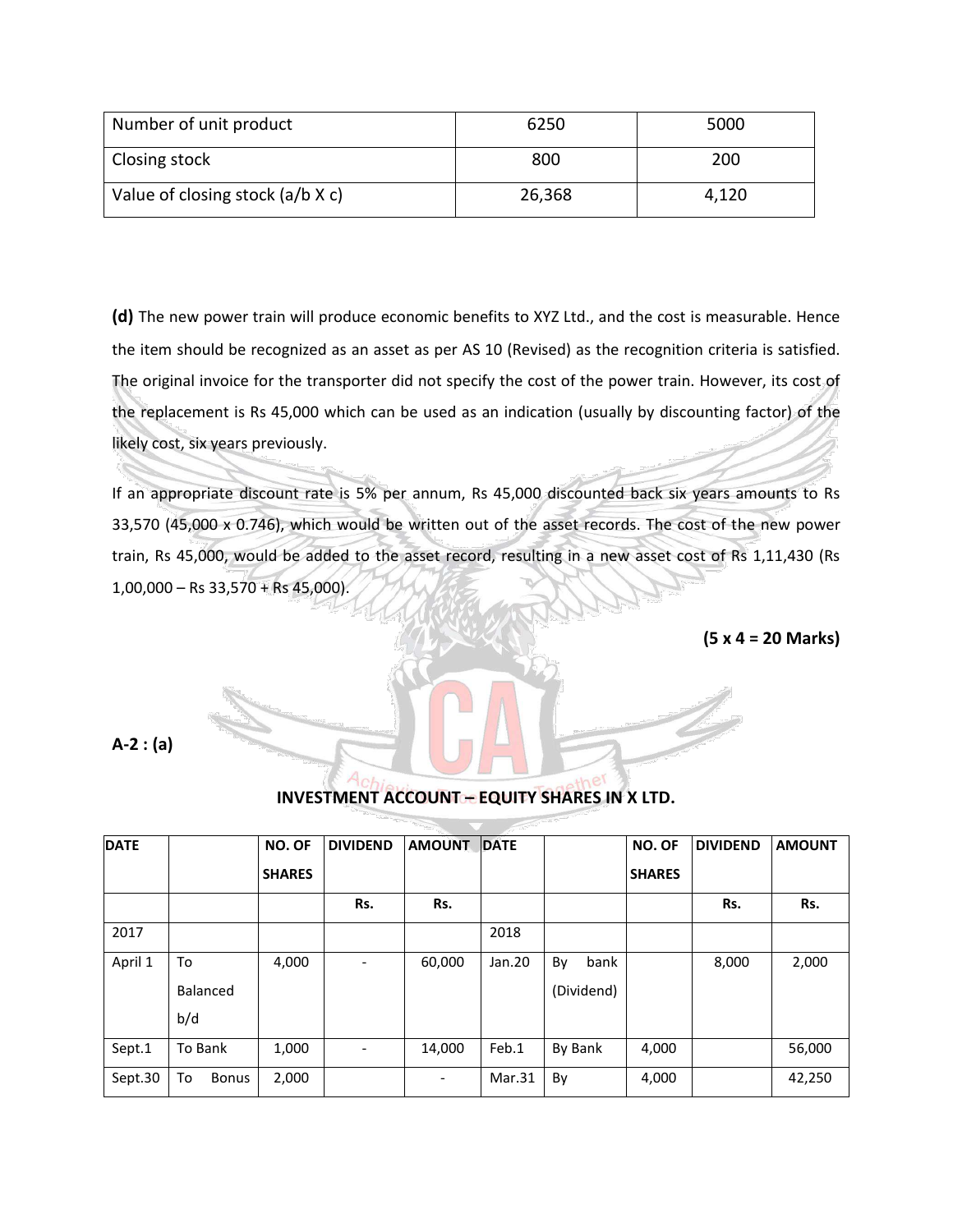|         | Issue       |        |       |          | Balance |       |       |          |
|---------|-------------|--------|-------|----------|---------|-------|-------|----------|
|         |             |        |       |          | c/d     |       |       |          |
| Dec.1   | To          | 1,0000 |       | 12,500   |         |       |       |          |
|         | Bank(Right) |        |       |          |         |       |       |          |
| 2018    |             |        |       |          |         |       |       |          |
| Feb.1   | To Profit & |        |       | 13,750   |         |       |       |          |
|         | Loss A/c    |        |       |          |         |       |       |          |
| Feb.1   | To Profit & |        | 8,000 |          |         |       |       |          |
|         | Loss        |        |       |          |         |       |       |          |
|         | A/c(divided |        |       |          |         |       |       |          |
|         | income)     |        |       |          |         |       |       |          |
|         |             | 8,000  | 8,000 | 1,00,250 |         | 8,000 | 8,000 | 1,00,250 |
| April 1 | To Balance  | 4,000  |       | 42,250   |         |       |       |          |
|         | b/d         |        |       |          |         |       |       |          |

**Working Note:**

#### **1. COST OF SHARES SOLD – AMOUNT PAID FOR 8,000 SHARES**

|                                                                  | Rs.     |
|------------------------------------------------------------------|---------|
| $(Rs.60,000 + Rs.14,000 + Rs.12,500)$                            | 86,500  |
| Less: dividend on shares purchased on 1 <sup>st</sup> sept, 2017 | (2,000) |
| Cost of 8,000 shares                                             | 84,500  |
| Cost of 4,000 shares (average cost basis*) Excellence Togeu      | 42,250  |
| Sale proceeds (4,000 shares @ 14/-)                              | 56,000  |
| Profit on sale                                                   | 13,750  |

\*For ascertainment of cost for equity shares sold average cost basis has been applied

#### **2. VALUE OF INVESTMEMNT AT THE END OF THE YEAR**

Closing balance will be valued based on the lower of cost (Rs.42,250) or net realizable value (Rs.13 x 4,000) . Thus investment will be valued at Rs. 42,250.

#### **3. CALCULATION OF SALE OF RIGHT ENTITLEMENT**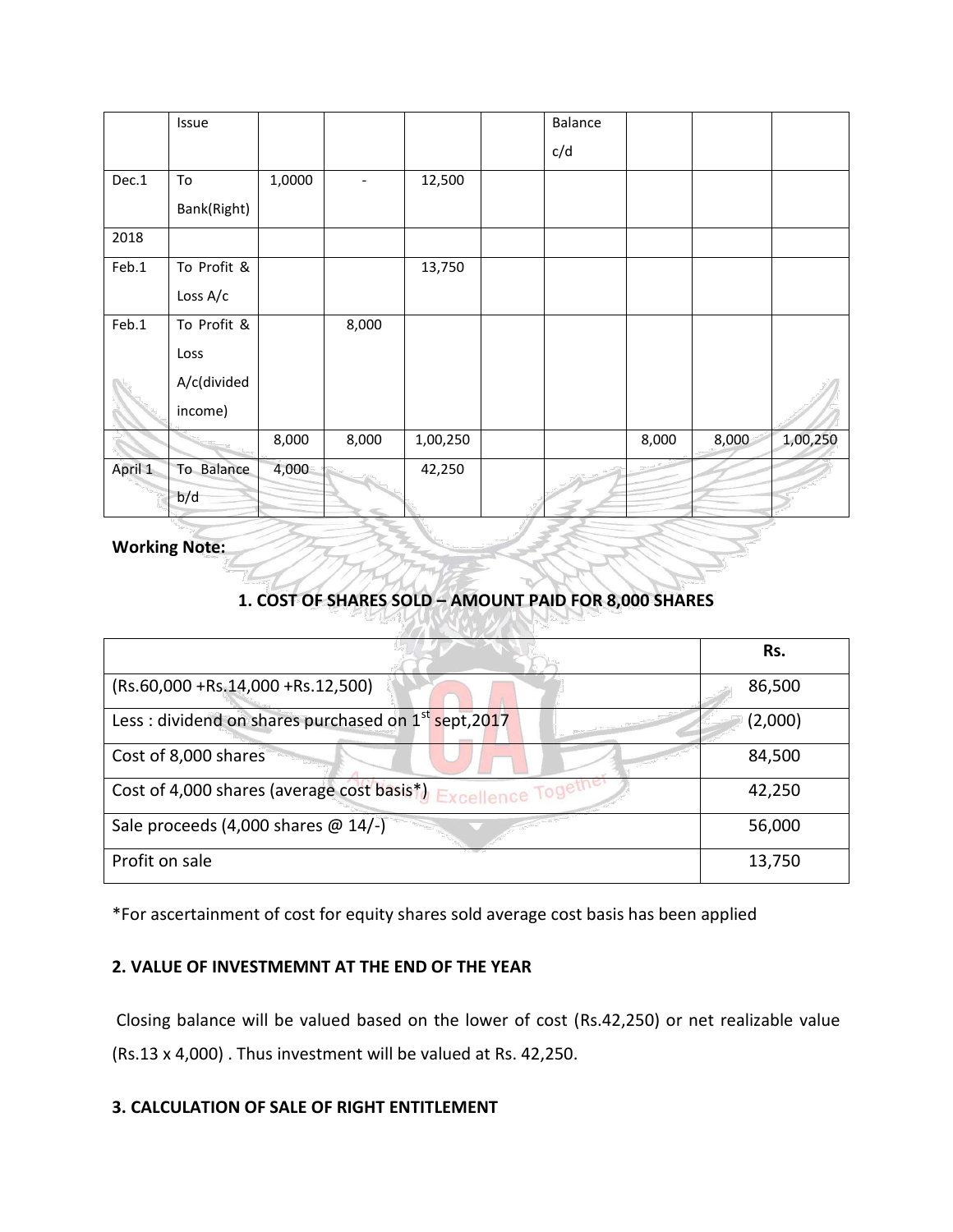1,000 shares x Rs. 8 per share = Rs. 8,000

Amount received from sale of rights will be credited to P & L A/c as per As 13 'accounting for investments'

#### **4. DIVIDEND RECEIVED ON INVESTMENT HELD AS ON 14.2017**

= 4,000 shares x Rs. 10 x 20%

= Rs.8,000 will be transferred to profit and loss A/c

Dividend received on shares purchased on 1<sup>st</sup> sep.2017

= 1,000 shares x Rs.10 x20% =Rs.2,000 will be adjusted to investment  $A/c$ 

**NOTE:** it is presumed that no dividend is received on bonus shares as bonus shares are declared on 30<sup>th</sup> Sept, 2017 and dividend pertains to the year ended 31.3.2017

**(12 Marks)**

**(b)** 

**STATEMENT OF CLAIM**<br><sup>eving</sup> Exactles a Tanether

| <b>Particulars</b>                                 |           | Rs.    |
|----------------------------------------------------|-----------|--------|
| A. Estimated Value of Stock As at date of fire     |           |        |
| (a) Book-Value of Normal Items                     | Rs.54,600 |        |
| (b) Current Value of Abnormal Items (50% of 6,900] | Rs.3,450  | 58,050 |
| B. Value of Salvaged Stock                         |           | 5,800  |
| C. Estimated Value of Stock Lost by fire (A - B)   |           | 52,250 |
| D. Amount of claim by applying Average clause:     |           |        |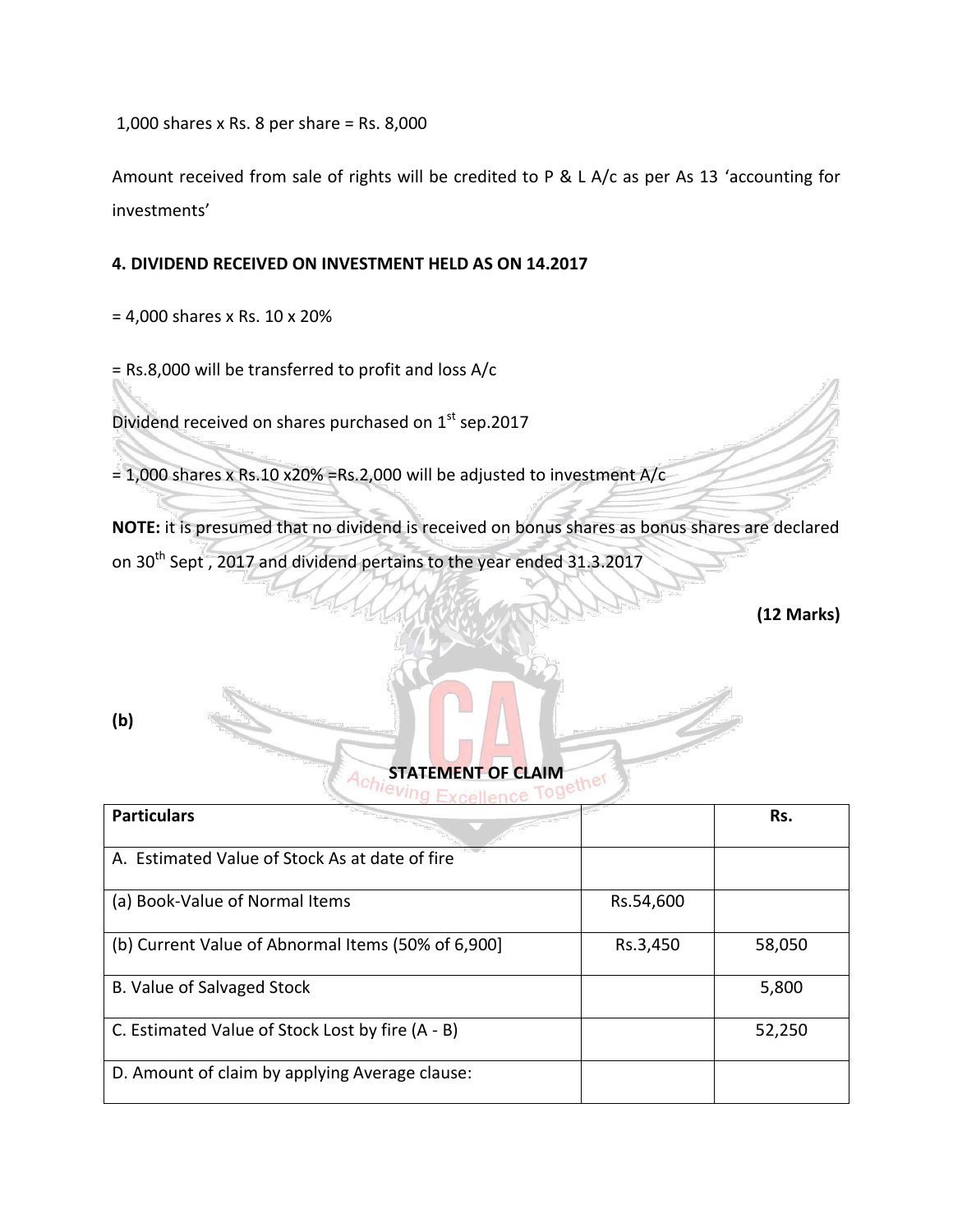#### **Working Notes:**

| <b>Particulars</b>                | Rs.      | <b>Particulars</b>               |        | Rs.      |
|-----------------------------------|----------|----------------------------------|--------|----------|
|                                   |          |                                  |        |          |
| To Opening Stock                  | 73,500   | <b>By Sales</b>                  |        | 4,87,000 |
| To Purchases                      | 3,98,000 | Closing<br>Stock<br>By<br>Valued | 79,600 |          |
| To Gross Profit (b.f)             | 97,400   | Add: w/o                         | 2,300  | 81,900   |
| GPR = 97,400/4,87,000 x 100 = 20% |          |                                  |        |          |
|                                   | 5,68,900 |                                  |        | 5,68,900 |

#### **(1) TRADING ACCOUNT FOR THE YEAR ENDING ON 31ST DEC., 2017**

#### **(ii) MEMORANDUM TRADING ACCOUNT FOR THE PERIOD FROM 01.01.2018 TO 30.06.2018**

| <b>Particulars</b> | <b>Normal</b> | <b>Abnormal</b> | <b>Total</b> | <b>Particulars</b> | <b>Normal</b> | <b>Abnormal</b> | <b>Total</b> |
|--------------------|---------------|-----------------|--------------|--------------------|---------------|-----------------|--------------|
|                    | <b>Items</b>  | Items Rs.       | Items Rs.    |                    | <b>Items</b>  | Items Rs.       | Items Rs.    |
|                    | Rs.           |                 |              |                    | Rs.           |                 |              |
|                    |               | Achi            |              |                    |               |                 |              |
| To Opening         | 75,000        | 4,600           | 79,600       | <b>By Sales</b>    | 2,28,000      | 3,200           | 2,31,200     |
| <b>Stock</b>       |               |                 |              |                    |               |                 |              |
| To                 | 1,62,000      |                 | 1,62,000     | By Closing         | 54,600        | 2,300           | 56,900       |
| Purchases          |               |                 |              | <b>Stock</b>       |               |                 |              |
| To<br>Gross        | 45,600        | 900             | 46,500       | By<br>Gross        |               |                 |              |
| Profit@20%         |               |                 |              | Loss               |               |                 |              |
|                    | 2,82,600      | 5,500           | 2,88,100     |                    | 2,82,600      | 5,500           | 2,88,100     |

**(8 Marks)**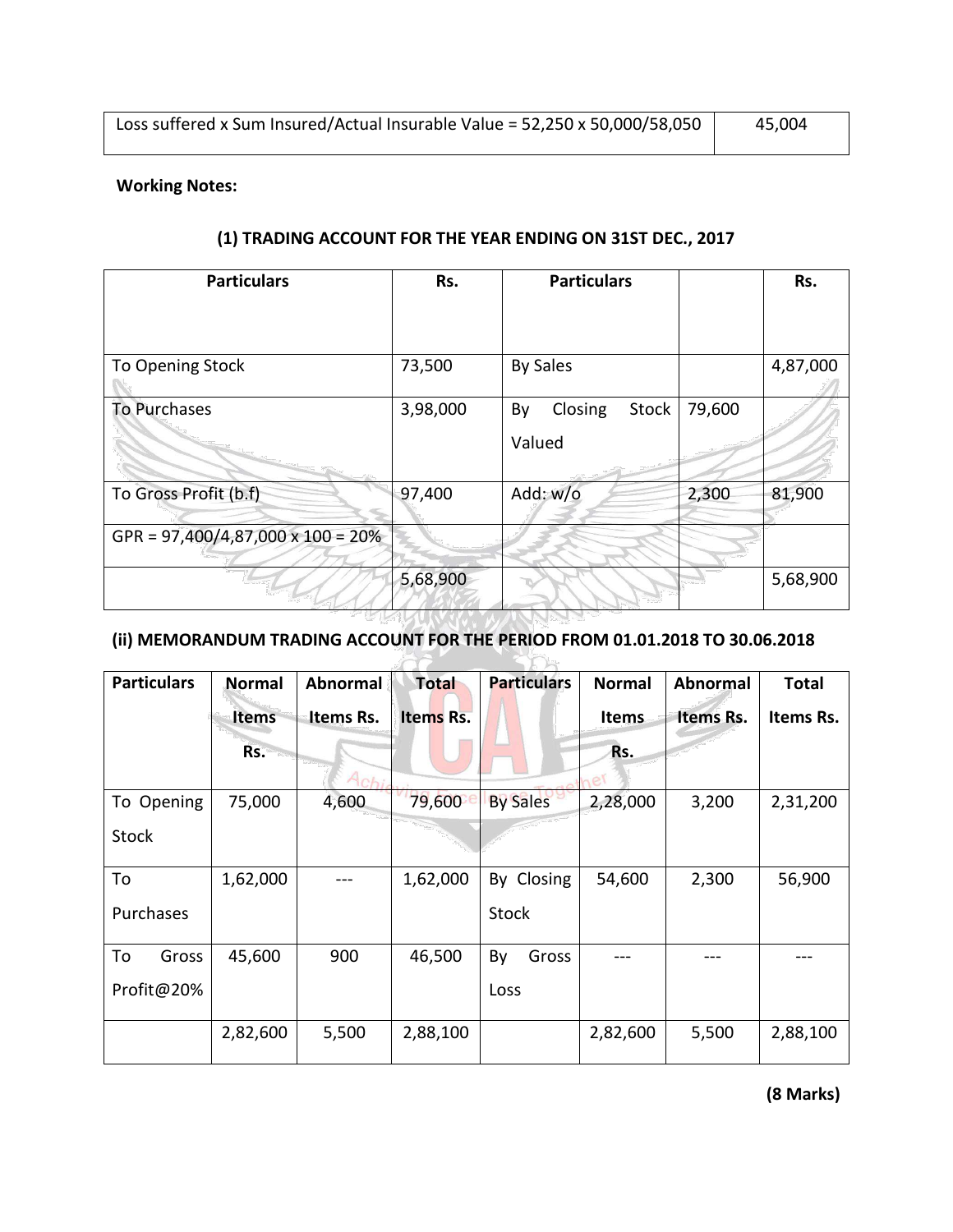**A-3: (a)**

#### **CALCULATION OF INTEREST AND CASH PRICE**

|                    | Closing  | <b>Installment</b> | O/S balance at the end before | <b>Interest</b> | Opening     |
|--------------------|----------|--------------------|-------------------------------|-----------------|-------------|
| No                 | balance  | Amount             | the payment of installment    |                 | balance     |
| $\boldsymbol{[1]}$ | $[2]$    | [3]                | $[4] = 2 + 3$                 | $[5] = 4x$      | $[6] = 4/5$ |
|                    |          |                    |                               | 10/110          |             |
| 3 <sup>rd</sup>    |          | 2,75,000           | 2,75,000                      | 25,000          | 2,50,000    |
| 2 <sup>nd</sup>    | 2,50,000 | 2,45,000           | 4,95,000                      | 45,000          | 4,50,000    |
| 1 <sup>st</sup>    | 4,50,000 | 2,65,000           | 7,15,000                      | 65,000          | 6,50,000    |

Total cash price = Rs.6,50,000 + 5,00,000 (down payment) = Rs. 11,50,000.

#### **TRACTORS ACCOUNT IN THE BOOKS OF LUCKY**

| <b>DATE</b> | <b>PARTICULARS</b> | Rs.       | <b>DATE</b>              | <b>PARTICULARS</b>       | Rs.       |
|-------------|--------------------|-----------|--------------------------|--------------------------|-----------|
| 01.04.2015  | To Happy $a/c$     | 11,50,000 | 31.03.2016<br>Excellence | By Depreciation A/C      | 2,30,000  |
|             |                    |           |                          | Balance c/d              | 9,20,000  |
|             |                    | 11,50,000 |                          |                          | 11,50,000 |
| 01.04.2016  | To Balance b/d     | 9,20,000  | 31.03.2017               | By Depreciation A/C      | 1,84,000  |
|             |                    |           |                          | Balance c/d              | 7,36,000  |
|             |                    | 9,20,000  |                          |                          | 9,20,000  |
| 01.04.2017  | To Balance b/d     | 7,36,000  | 31.03.2018               | By Depreciation A/C      | 1,47,200  |
|             |                    |           |                          | By happy $a/c$ (value of | 1,97,225  |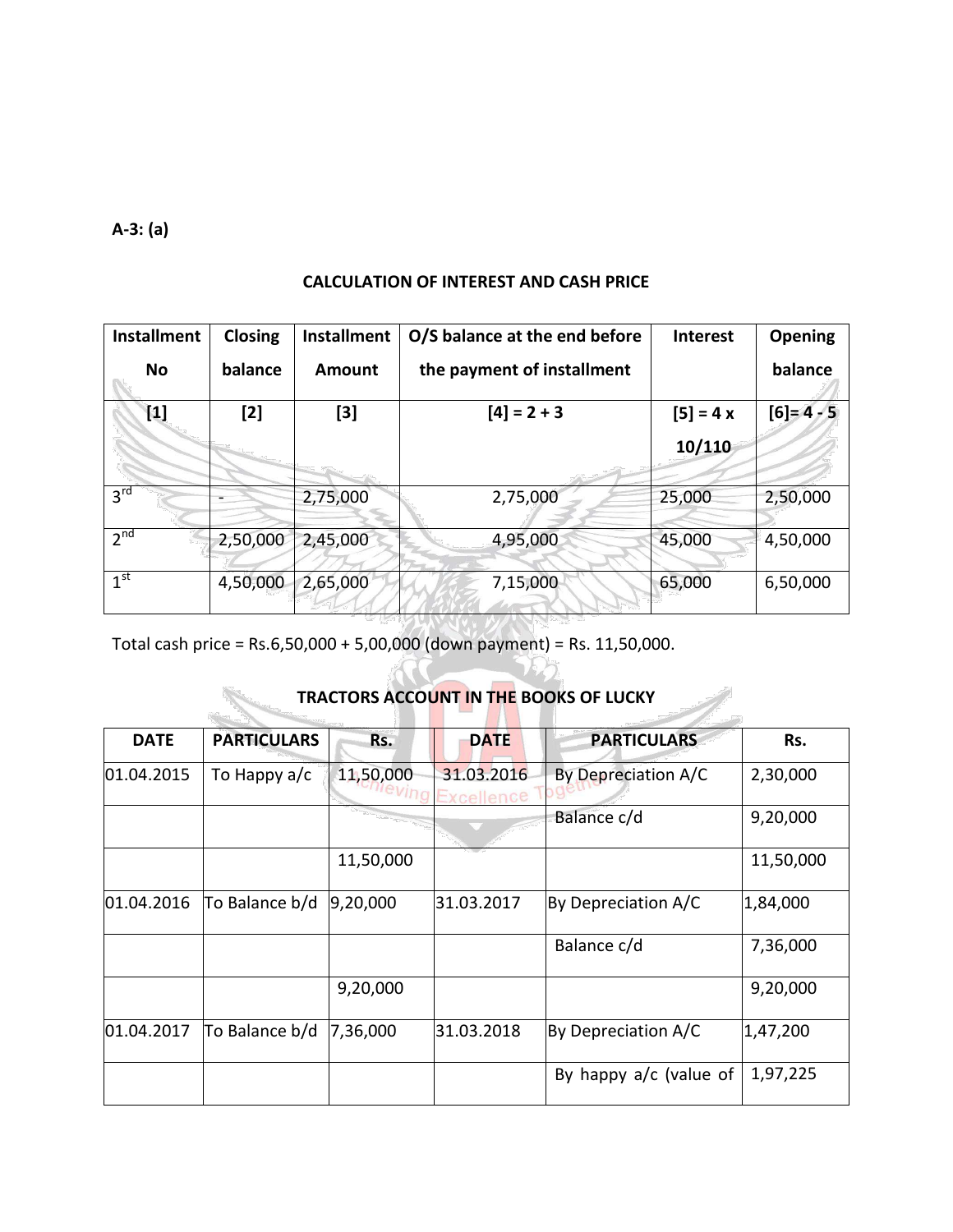|  |          | 1 Tractor taken over     |          |
|--|----------|--------------------------|----------|
|  |          | after depreciation for 3 |          |
|  |          | years @ 30% p.a){        |          |
|  |          | 5,75,000-                |          |
|  |          | $(1,72,500+1,20,750+84)$ |          |
|  |          | ,525)]                   |          |
|  |          | By loss transferred to   | 97,175   |
|  |          | profit and loss a/c on   |          |
|  |          | surrender (bal.fig.) or  |          |
|  |          | $(2,94,400 - 1,97,225)$  |          |
|  |          | By Balance c/d           | 2,94,400 |
|  |          | 1/2 (7,36,000-1,47,200   |          |
|  |          | $=5,88,800$              |          |
|  | 7,36,000 |                          | 7,36,000 |
|  |          |                          |          |

### **HAPPY ACCOUNT**

| <b>DATE</b> | <b>PARTICULARS</b>            | Rs.                         | <b>DATE</b> | <b>PARTICULARS</b> | Rs.       |
|-------------|-------------------------------|-----------------------------|-------------|--------------------|-----------|
| 01.04.2015  | bank (Down<br>To              | 5,00,000                    | 01.04.2015  | By<br>tractor      | 11,50,000 |
|             | Payment)                      | Achieving Excellence Togeth |             | A/c                |           |
| 31.03.2016  | $1^{\text{st}}$<br>bank<br>To | 2,65,000                    | 31.03.2016  | By<br>interest     | 65,000    |
|             | installment                   |                             |             | A/c                |           |
|             | To Balance c/d                | 4,50,000                    |             |                    |           |
|             |                               | 12,15,000                   |             |                    | 12,15,000 |
| 31.03.2017  | 2 <sup>nd</sup><br>bank<br>To | 2,45,000                    | 01.04.2016  | By<br>balance      | 4,50,000  |
|             | installment                   |                             |             | B/d                |           |
|             | To Balance c/d                | 2,50,000                    | 31.03.2017  | By<br>interest     | 45,000    |
|             |                               |                             |             | A/c                |           |
|             |                               | 4,95,000                    |             |                    | 4,95,000  |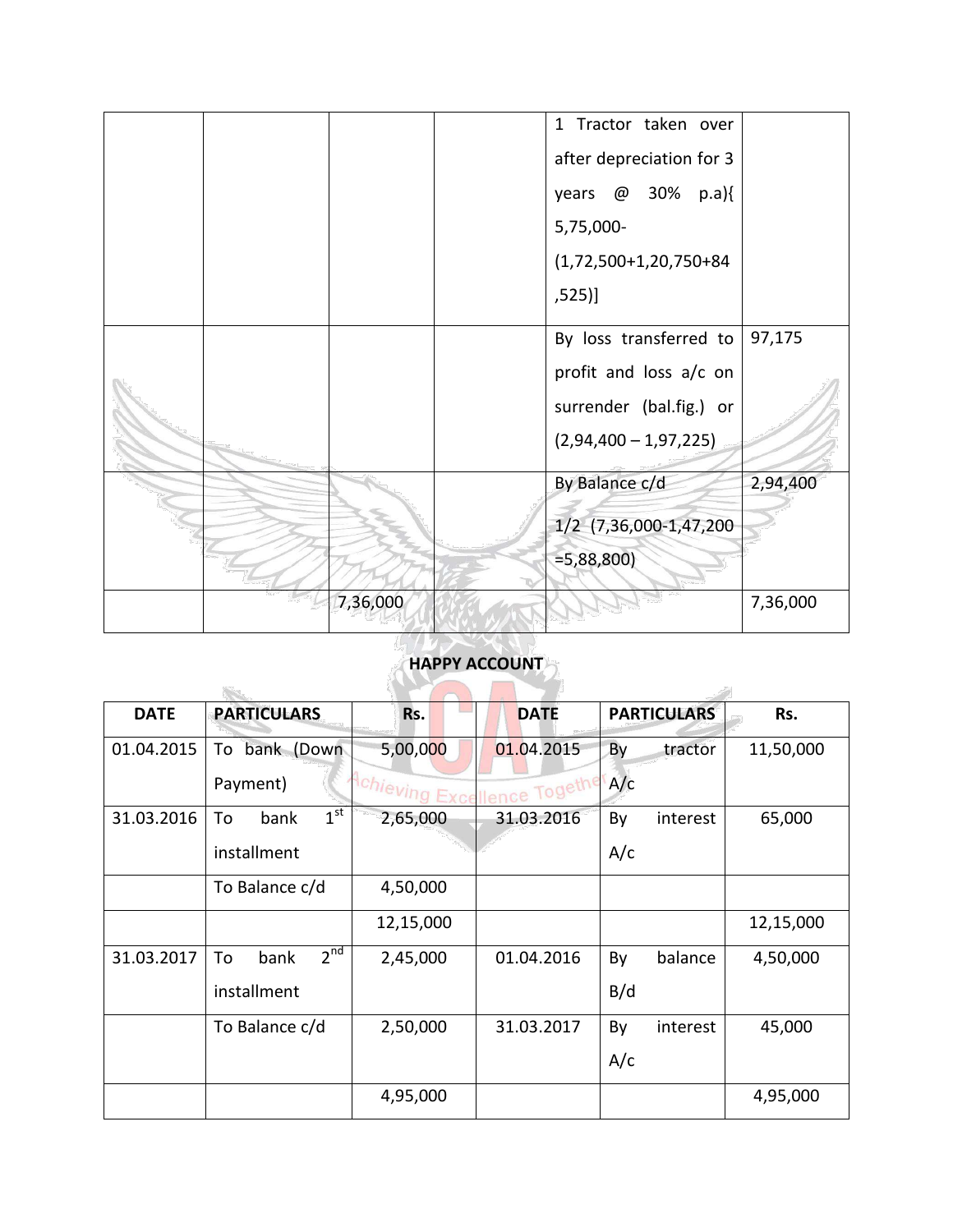| 31.03.2018 | To tractor $A/c$ | 1,97,225 | 01.04.2017 | balance<br>By                   | 2,50,000 |
|------------|------------------|----------|------------|---------------------------------|----------|
|            |                  |          |            | B/d                             |          |
|            | To Balance c/d   | 77,775   | 31.03.2018 | interest<br>By                  | 25,000   |
|            |                  |          |            | A/c                             |          |
|            |                  | 2,75,000 |            |                                 | 2,75,000 |
| 30.06.2018 | Bank<br>To       | 81,275   | 01.04.2018 | balance<br>By                   | 77,775   |
|            | (amount settled  |          |            | B/d                             |          |
|            | after 3 months)  |          |            |                                 |          |
|            |                  |          | 30.06.2018 | interest<br>By                  | 3,500    |
|            |                  |          |            | $A/c$ (@<br>18%                 |          |
|            |                  |          |            | on                              |          |
|            |                  |          |            | Bal.)(77,775 X                  |          |
|            |                  |          |            | 3/12<br>$\overline{\mathsf{X}}$ |          |
|            |                  |          |            | 18/100)                         |          |
|            |                  | 81,275   |            |                                 | 81,275   |

**(10 Marks)**



**(b)** 

| <b>Particulars</b>                           | Ratio | Pre-          | Post-         |
|----------------------------------------------|-------|---------------|---------------|
|                                              |       | Incorporation | Incorporation |
|                                              |       | <b>Rs</b>     | <b>Rs</b>     |
| I. Gross Profit [ 9,45,000 - 27,000]         | 4:14  | 2,04,000      | 7,14,000      |
| II. Other Income $[9,000 + 27,000 + 16,000]$ |       | 52,000        |               |
| III. Total Revenue $[1 + 1]$                 |       | 2,56,000      | 7,14,000      |
| II. Expenses                                 |       |               |               |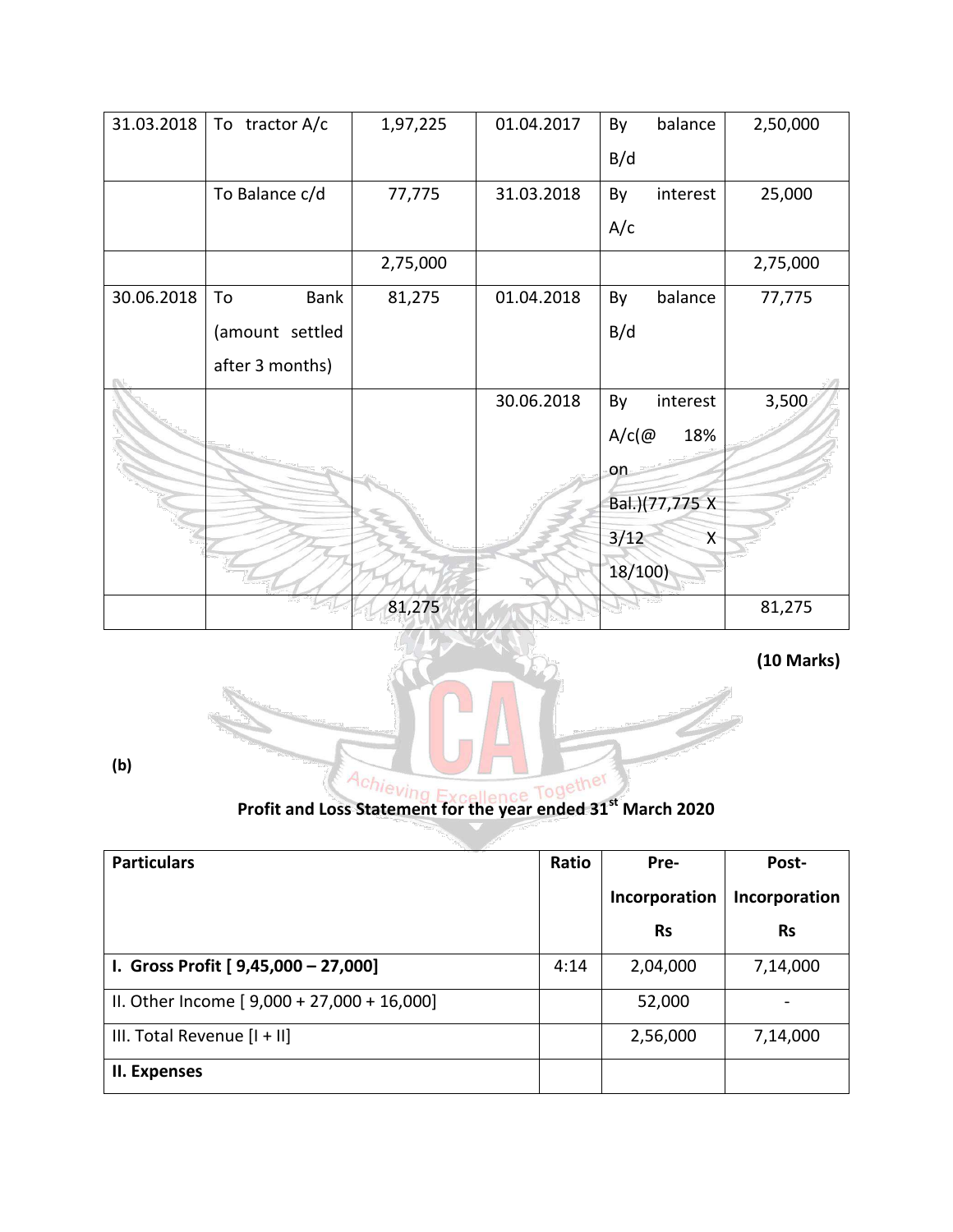| Employees benefit Exp. [refer to working note] |     | 1,44,000 | 3,04,000 |
|------------------------------------------------|-----|----------|----------|
| Finance Costs [Interest on Co.'s Debentures]   |     |          | 80,000   |
| Depreciation and Amortization Expenses         | 1:2 | 7,000    | 14,000   |
| *Other Expenses                                |     | 77,000   | 2,54,000 |
| <b>Total Expenses</b>                          |     | 2,28,000 | 6,52,000 |
| III. Profit for the Period                     |     | 28,000   | 62,000   |

**Note-** Profit for the pre- incorporation period will be treated as of capital nature and hence will be credited to capital reserve account but profit for the post- incorporation period will be treated as of revenue nature hence will remain in the Profit and Loss Statement.

| <b>Particulars</b>             | Ratio  | Pre-          | Post-         |
|--------------------------------|--------|---------------|---------------|
|                                |        | Incorporation | Incorporation |
|                                |        | <b>Rs</b>     | <b>Rs</b>     |
| Advertisement                  | 4:14   | 22,000        | 77,000        |
| <b>Audit Fee</b>               | 1:2    | 5,000         | 10,000        |
| <b>Bad dents</b>               | 4:14   | 8,000         | 28,000        |
| Discount                       | 4:14   | 2,000         | 7,000         |
| Preliminary expenses<br>Achie  | Post   |               | 12,000        |
| Rent                           | W.N(v) | 40,000        | 1,00,000      |
| <b>Underwriting Commission</b> | Post   |               | 20,000        |
|                                |        | 77,000        | 2,54,000      |

#### **Note as to Apportionment of other expenses**

#### **Working Notes:**

**(i)** Calculation of sales Ratio

Lest us assume average monthly sales be X

Average sales during pre- incorporation period:

April – July =  $4 \times X = 4X$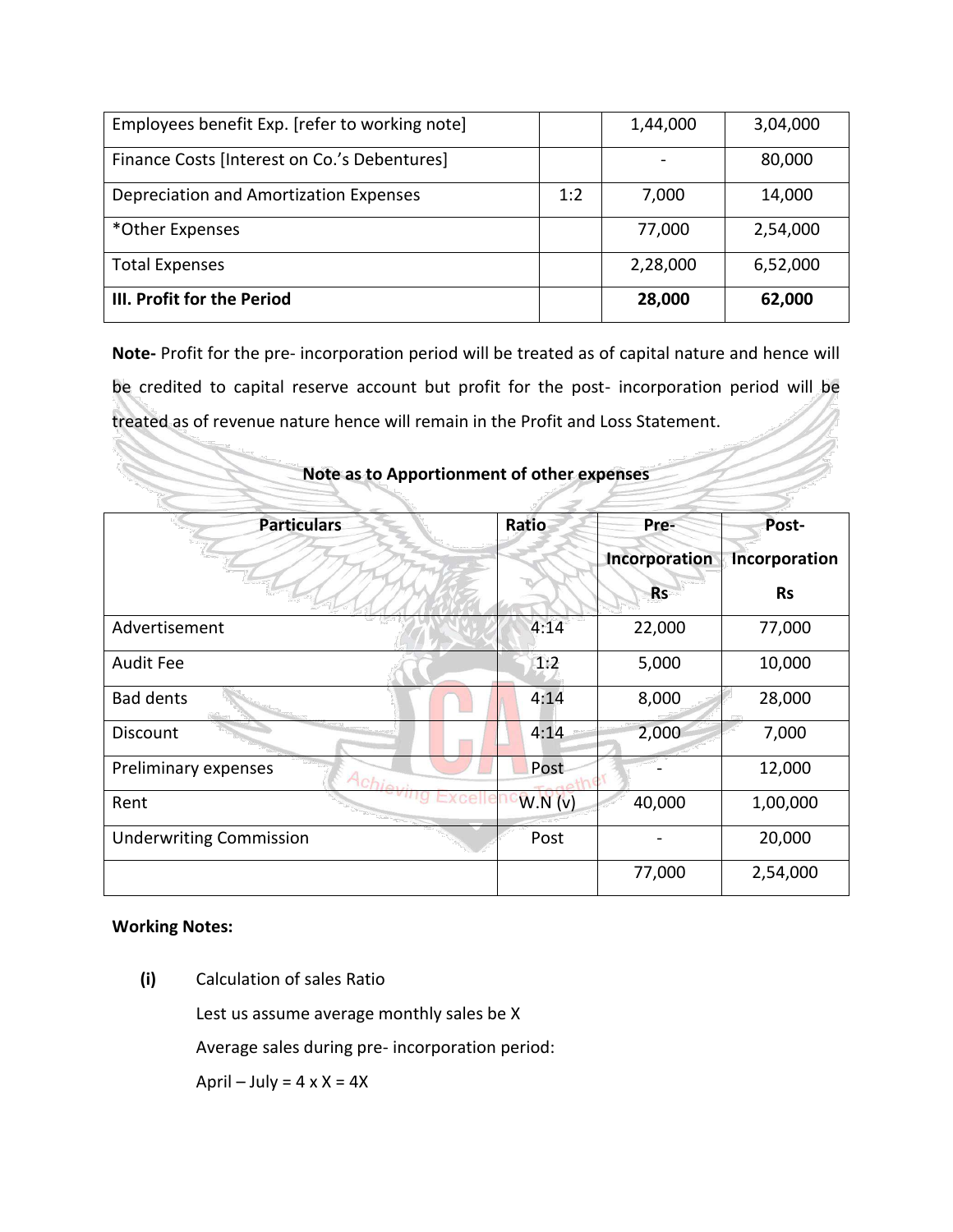Average sales during post- incorporation period:

August – November =  $4 \times 1.5X = 6X$ 

December – March =  $4 \times 2X = 8X$ 

Total average sales during post- incorporation period = 14 X

Ratio of sales between pre- incorporation and post incorporation period is 4X: 14X i.e. 4: 14.

 $\mathcal{P}^{\rm T}_{\rm R}$ 

**(ii)** Calculation of time ratio

N.

4 months:  $8$  Months = 1: 2

| (iii)<br><b>Gross Profit related to trading activity</b> |           |
|----------------------------------------------------------|-----------|
| <b>Particulars</b>                                       | <b>Rs</b> |
| Gross profit as per Profit and Loss a/c                  | 9,45,000  |
| Less: Profit on sale of Investment                       | (27,000)  |
| Gross Profit related to trading activity                 | 9,18,000  |
|                                                          |           |

Gross profit apportioned in the ratio of sale 4:14 between pre incorporation and postincorporation period i.e. Rs 2,04,000 and Rs 7, 14, 000 respectively.

#### **(iv) Apportionment of bad Debts**

| <b>Particulars</b>                             | <b>Rs</b> |
|------------------------------------------------|-----------|
| Bad debts as per profit and Loss A/c           | 27,000    |
| Add: Bad debts recovered considered separately | 9,000     |
|                                                | 36,000    |

Bad debts apportioned in the ratio of sales 4:14 between pre- incorporation and post incorporation period i.e. Rs 8,000 and 28,000 respectively.

#### **(v) Apportionment of Rent**

|--|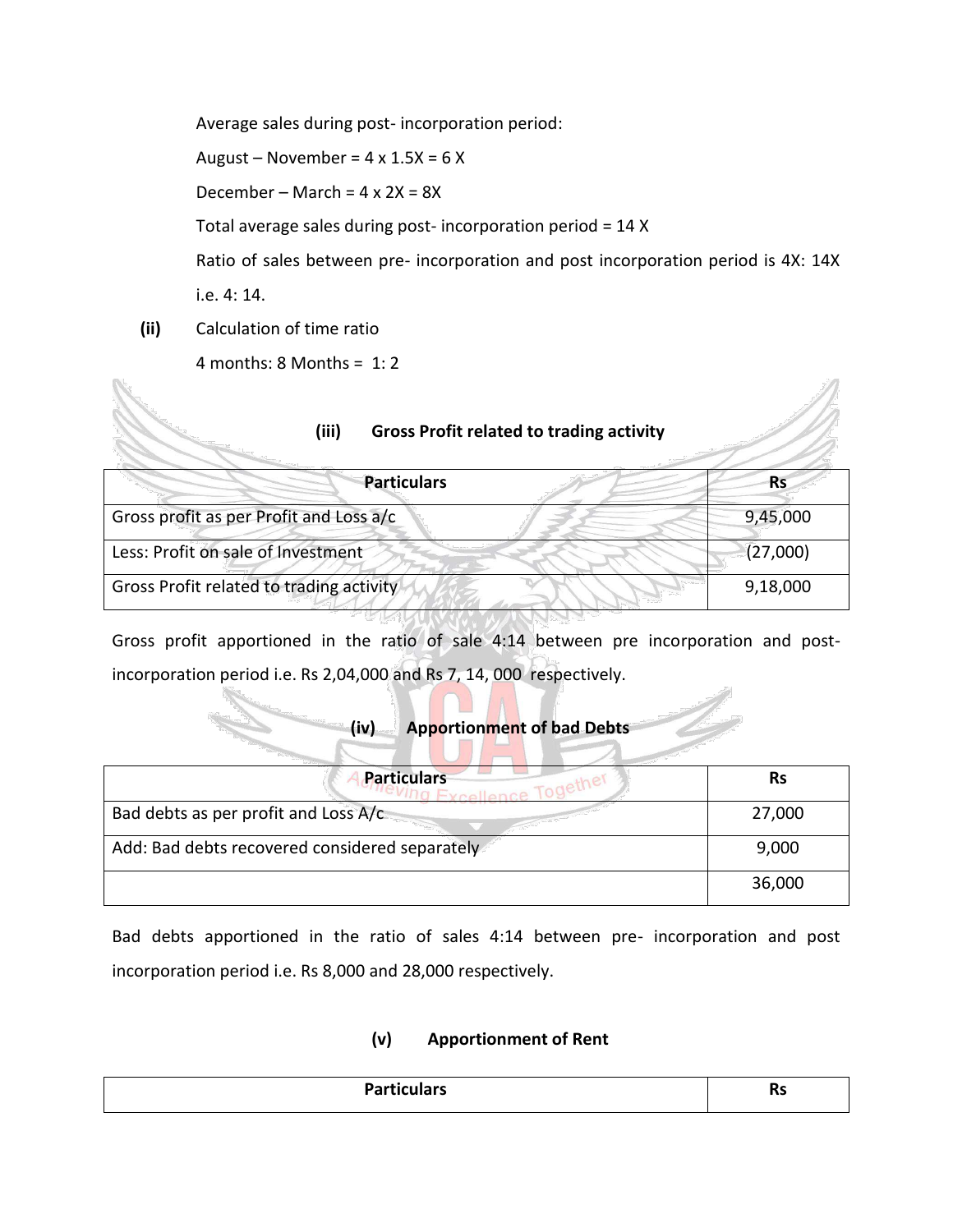| Total Rent                                                             | 1,40,000 |
|------------------------------------------------------------------------|----------|
| Less: Additional rent on new premises for 4 months (December to March) | (20,000) |
| Rent for old premises for 12 months                                    | 1,20,000 |

| <b>Particulars</b>                      | Pre. Inc. | Post. In  |
|-----------------------------------------|-----------|-----------|
|                                         | <b>Rs</b> | <b>Rs</b> |
| Rent for old premises in time ratio 1:2 | 40,000    | 80,000    |
| Rent for new premise                    |           | 20,000    |
| Apportioned rent                        | 40,000    | 1,00,000  |

| (vi) | Apportionment of salary |
|------|-------------------------|
|      |                         |
|      |                         |

| <b>Particulars</b>                                             | Rs       |
|----------------------------------------------------------------|----------|
| Total salary                                                   | 4,48,000 |
| Less: Increased salary of manager for 8 months @ Rs 2,000 p.m. | (16,000) |
| Normal salary for 12 months                                    | 4,32,000 |

| <b>Particulars</b>                                             | Pre. Inc. | Post. In  |
|----------------------------------------------------------------|-----------|-----------|
|                                                                | <b>Rs</b> | <b>Rs</b> |
| Normal salary in time ratio 1:2<br>Excellence Togeth           | 1,44,000  | 2,88,000  |
| Increased salary of manager for post incorporation period only |           | 16,000    |
| Apportioned salary                                             | 1,44,000  | 3,04,000  |

**(vii)** Interest on debentures, underwriting commission and preliminary expenses are related to post incorporation period.

**(10 Marks)**

Z,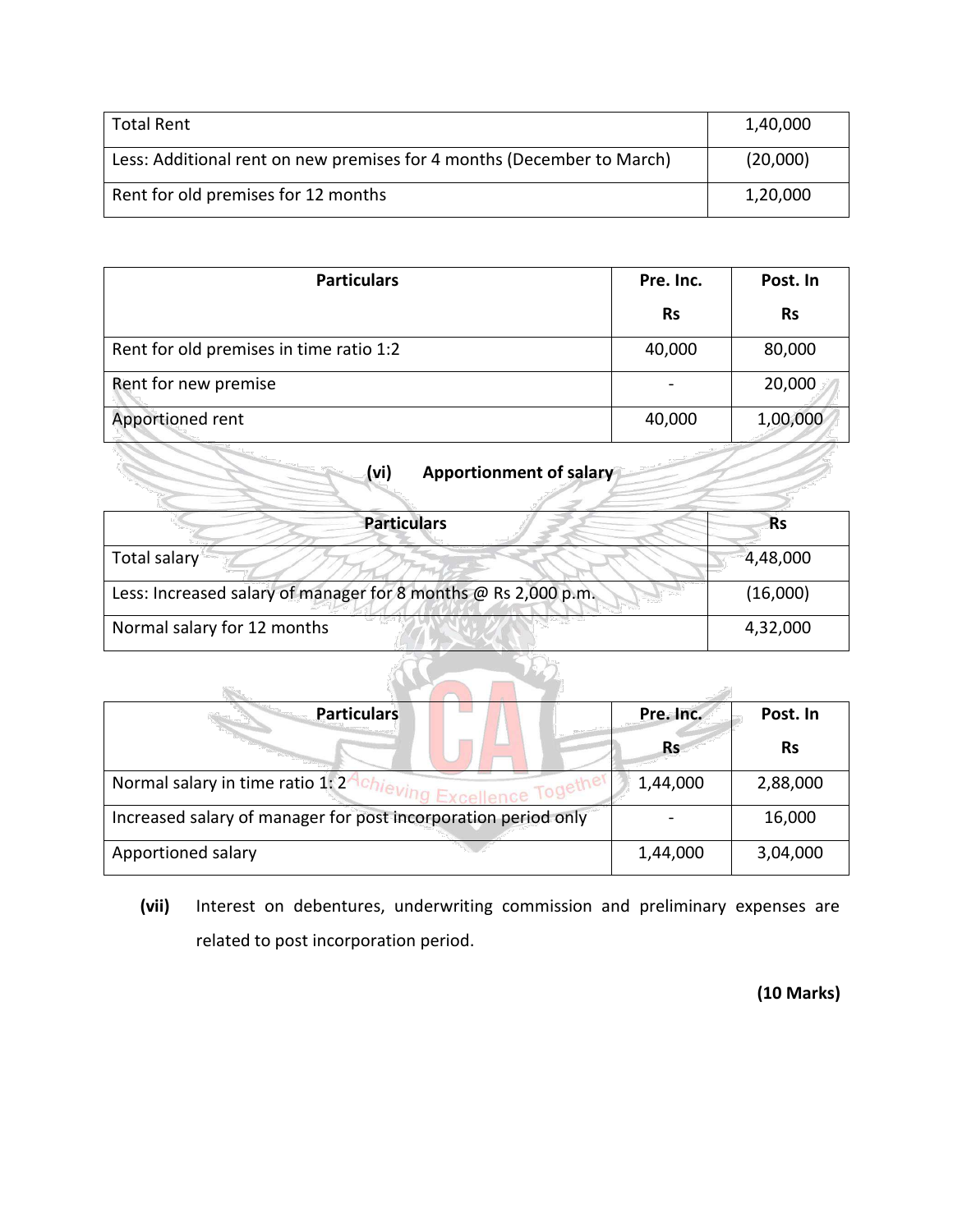#### **For the year ended 31st March, 2018**

| <b>Particulars</b>           | Rs.      |                            | <b>Particulars</b>                         |          | Rs.      |
|------------------------------|----------|----------------------------|--------------------------------------------|----------|----------|
| To Opening Stock             |          | 60,000                     | <b>By Sales</b>                            |          |          |
| To Purchases                 |          |                            | Cash Sales                                 | 1,20,000 |          |
| <b>Cash Purchases</b>        | 72,000   |                            | <b>Credit Sales</b>                        | 4,20,000 |          |
| <b>Credit Purchases</b>      | 4,20,000 |                            | Less: Sales Returns                        | (60,000) | 4,80,000 |
| Purchase<br>Less:<br>Returns | (60,000) |                            | <b>By Closing Stock</b>                    |          | 1,02,000 |
| Less: Advertisement          | (9,000)  |                            |                                            |          |          |
| Less: Drawings               | (1,000)  | 4,22,000                   |                                            |          |          |
| To Freight Inward            |          | 4,000                      |                                            |          |          |
| <b>To Gross Profit</b>       |          | 96,000                     |                                            |          |          |
|                              |          | 5,82,000                   |                                            |          | 5,82,000 |
| To Advertising               |          | 9,000                      | By Gross Profit B/d                        |          | 96,000   |
| To Bad Debts                 |          | 9,375<br>Achieving Excelle | <b>By Discount Received</b><br>ice Tog     |          | 11,500   |
| To Rebate Allowed            |          | 200                        | By Rebate Received                         |          | 1,000    |
| To Discount Allowed          |          | 16,125                     | By Accrued Interest<br>on Govt. Securities |          | 200      |
| To Discount on bill          |          | 500                        |                                            |          |          |
| To Loss by fire              |          | 20,000                     |                                            |          |          |
| To Depreciation              |          | 12,000                     |                                            |          |          |
| To<br>Expenses               |          | 19,500                     |                                            |          |          |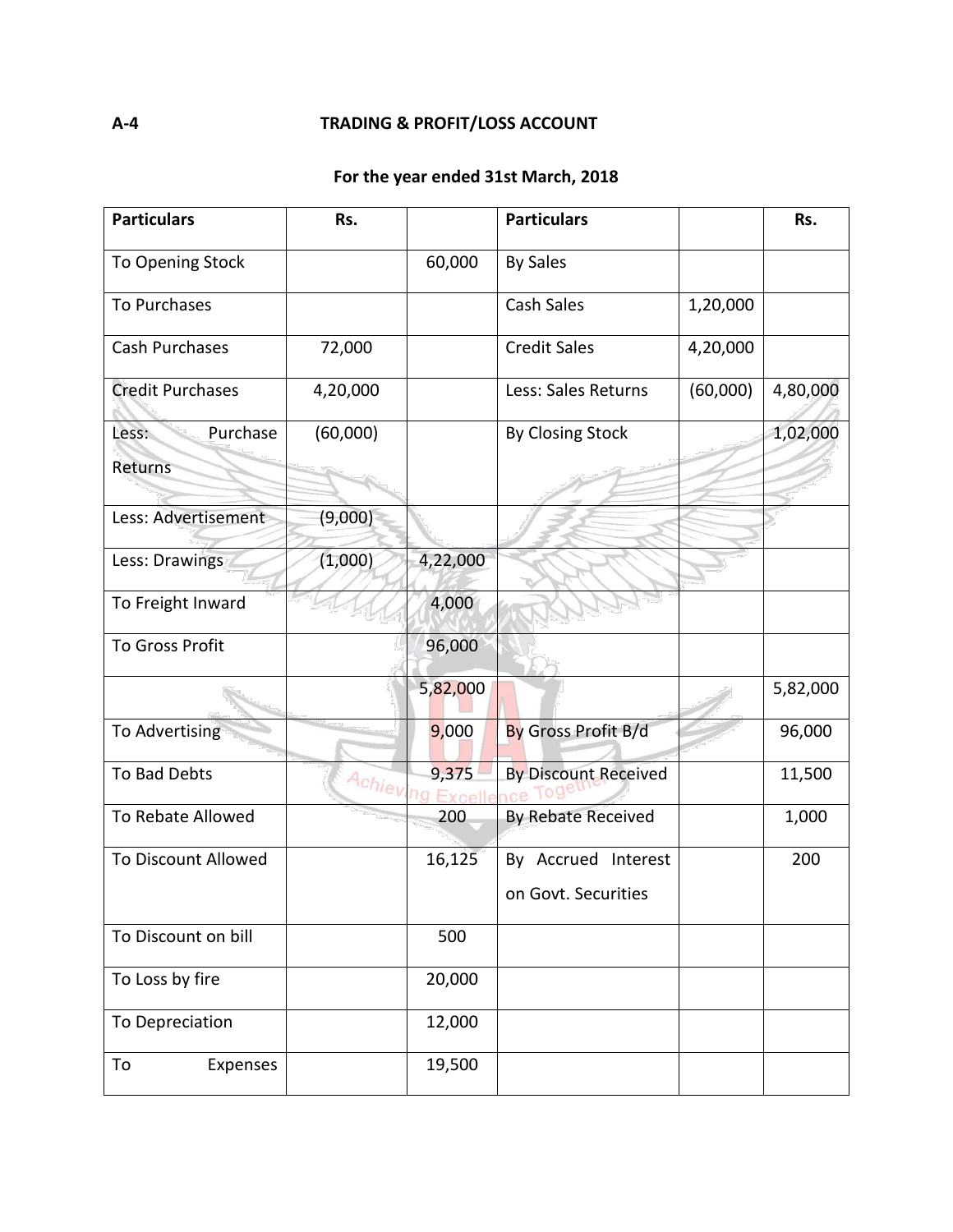| (Balancing figure) |          |  |          |
|--------------------|----------|--|----------|
| To Net Profit      | 22,000   |  |          |
|                    | 1,08,700 |  | 1,08,700 |

#### **BALANCE SHEET OF BHARAT AS AT 31.03.2018**

| <b>Liabilities</b>               | Rs.        |                    | <b>Assets</b>                          | Rs.      |          |
|----------------------------------|------------|--------------------|----------------------------------------|----------|----------|
| X's<br>Capital<br>Account        |            |                    | <b>Fixed Assets</b>                    |          |          |
| <b>Opening Balance</b>           | 1,80,000   |                    | <b>Opening Balance</b>                 | 60,000   |          |
| Add: Net Profit                  | 22,000     |                    | Less: Loss Due to<br>fire              | (20,000) |          |
| Less: Drawings                   | (1,01,000) | 1,01,000           | Add: Addition                          | 80,000   |          |
| Creditors                        |            | 30,000             | Less: Depreciation                     | (12,000) | 1,08,000 |
| Outstanding<br>Business Exp. A/c |            | 11,000             | <b>Closing Stock</b>                   |          | 1,02,000 |
| Bank overdraft                   |            | 1,39,700           | <b>Debtors</b>                         |          | 60,000   |
| B/P                              |            | 25,000<br>Achievin | B/R<br>Together                        |          | 5,000    |
|                                  |            |                    | Prepaid<br><b>Business</b><br>Expenses |          | 4,000    |
|                                  |            |                    | 4%<br>Govt.<br><b>Securities</b>       |          | 9,600    |
|                                  |            |                    | <b>Interest Accrued</b>                |          | 200      |
|                                  |            |                    | Due From Cashier                       |          | 17,900   |
|                                  |            | 3,06,700           |                                        |          | 3,06,700 |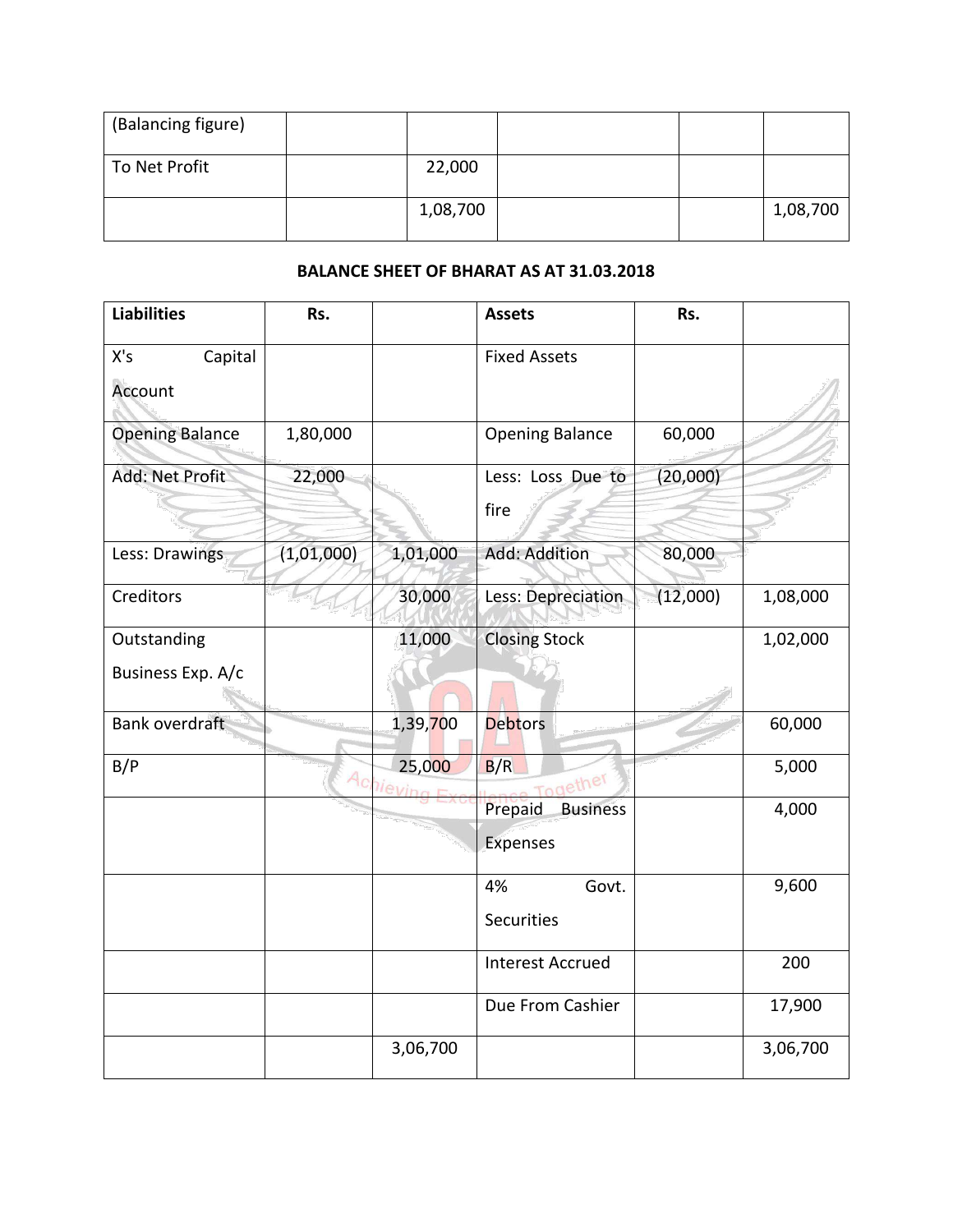#### **Working Notes:**

#### **(1) CALCULATION OF CASH AND CREDIT SALES DURING THE CURRENT YEAR:**

| <b>Particulars</b>                                                     | Rs.      |
|------------------------------------------------------------------------|----------|
| A. Previous year's Total Sales (Gross Profit/GP Ratio) (Rs.80,000/.20) | 4,00,000 |
| B. Add: Increase in Sales during current year @ 20%                    | 80,000   |
| C. Current year's Total Sales $(A + B)$                                | 4,80,000 |
| D. Less: Cash Sales @ 25% of Net Sales (4,80,000 x 25%)                | 1,20,000 |
| E. Net Credit Sales (C-D)                                              | 3,60,000 |
| F. Add: Sales Returns (3,60,000 x 1/6)                                 | 60,000   |
| G. Gross Credit Sales (E+F).                                           | 4,20,000 |

# **(II) CALCULATION OF CASH AND CREDIT PURCHASES DURING THE CURRENT YEAR**

| <b>Particulars</b>                                                             | Rs.      |
|--------------------------------------------------------------------------------|----------|
| A. Current year's Total Sales                                                  | 4,80,000 |
| B. Less: Gross Profit @ 20%                                                    | 96,000   |
| C. Cost of Goods Sold (A - B)                                                  | 3,84,000 |
| D. Add: Closing Stock (Rs.60,000 + Rs.42,000)                                  | 1,02,000 |
| E. Add: Material used in advertising<br>nce Together<br>$V$ <i>ing</i> $F_{Y}$ | 9,000    |
| F. Add: Goods used as drawings                                                 | 1,000    |
| G. Less: Opening Stock                                                         | 60,000   |
| H. Less: Freight inward                                                        | 4,000    |
| <b>I Total Purchases</b>                                                       | 4,32,000 |
| J. Less: Cash Purchases (4,32,000 X 1/6)                                       | 72,000   |
| K. Net Credit Purchases                                                        | 3,60,000 |
| L. Add: Purchase Returns (3,60,000 X 1/6)                                      | 60,000   |
| M. Gross Credit Purchases                                                      | 4,20,000 |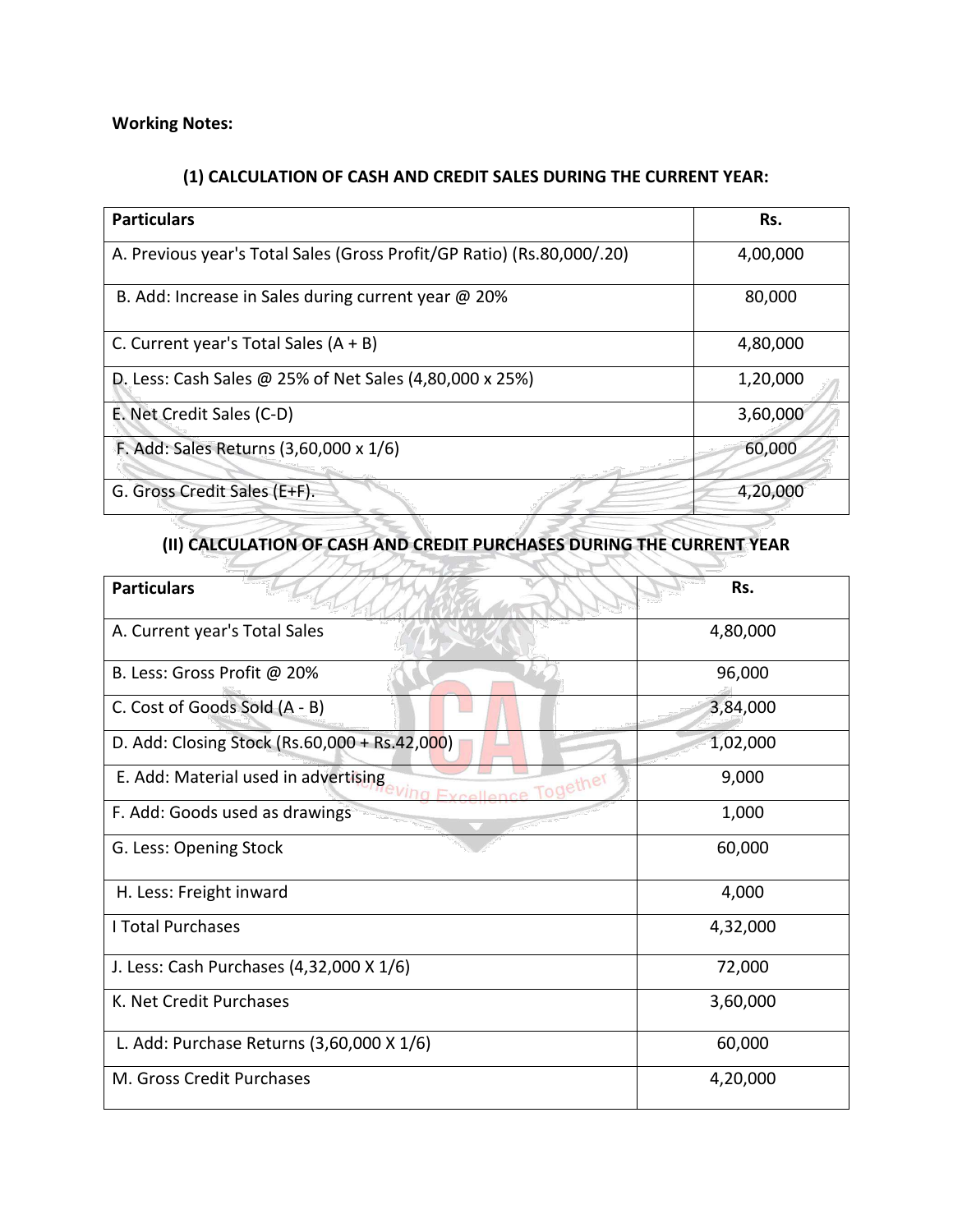#### **(III) DEBTORS ACCOUNT**

| <b>Particulars</b>                       | Rs.      | <b>Particulars</b>                | Rs.      |
|------------------------------------------|----------|-----------------------------------|----------|
| To Balance b/d                           | 50,000   | By Sales Returns A/c              | 60,000   |
| To Sales A/c                             | 4,20,000 | By Bank A/c                       | 9,375    |
| To Creditors (Dish. of Endorsed<br>B/R)  | 25,000   | By Bad Debts A/C                  | 9,375    |
| To<br><b>Bank</b><br>A/C<br>(Dish.<br>of | 12,500   | By Discount Allowed A/c           | 16,125   |
| Discounted B/R)                          |          | $[2,68,750 X6\%]$                 |          |
|                                          |          | By Bank A/c (Rs.2,52,625 x<br>20% | 50,525   |
|                                          |          | By Cash A/C                       | 2,02,100 |
|                                          |          | By B/R A/C                        | 1,00,000 |
|                                          |          | By Balance c/d                    | 60,000   |
|                                          | 5,07,500 |                                   | 5,07,500 |

# **Achieving Excellence Together**

| <b>Particulars</b>                                               | Rs.      | <b>Particulars</b>                        | Rs.      |
|------------------------------------------------------------------|----------|-------------------------------------------|----------|
| To Purchase Returns A/C                                          | 60,000   | By Balance b/d                            | 25,000   |
| To Bank A/C                                                      | 1,74,800 | By Purchases A/c                          | 4,20,000 |
| To Cash A/C                                                      | 43,700   | By Debtors A/c (Dish. of Endorsed<br>B/R) | 25,000   |
| A/C<br>To<br>Received<br>Discount<br>$(82, 18, 500 \times 5/95]$ | 11,500   |                                           |          |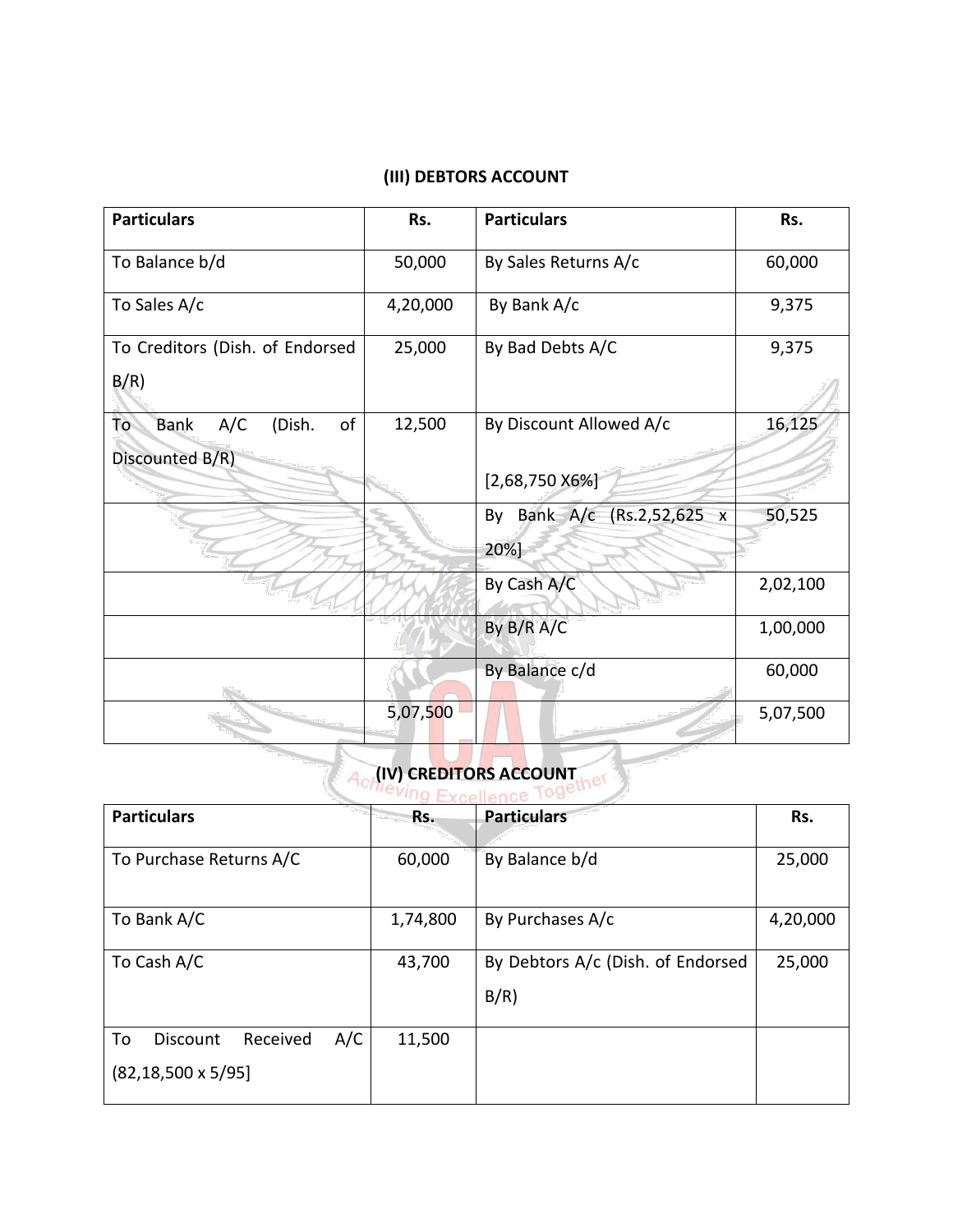| <b>TO BIP</b>                | 1,00,000 |          |
|------------------------------|----------|----------|
|                              |          |          |
| TO BIR (Endorsed B/R) (b.f.) | 50,000   |          |
| To Balance c/d               | 30,000   |          |
|                              | 4,70,000 | 4,70,000 |

#### **(V) BILLS RECEIVABLE ACCOUNT**

| <b>Particulars</b>         | Rs.      | <b>Particulars</b>              | Rs.      |
|----------------------------|----------|---------------------------------|----------|
| To Debtors A/c (B/R Drawn) | 1,00,000 | By Creditors A/c (Endorsed B/R) | 50,000   |
| (Balancing Figure)         |          | By Bank A/C                     | 24,500   |
|                            |          | By Discounting Charges A/C      | 500      |
|                            |          | By Bank A/c                     | 9,800    |
|                            |          | By Rebate Allowed               | 200      |
|                            |          | By Bank A/C                     | 10,000   |
|                            |          | By Balance c/d                  | 5,000    |
|                            | 1,00,000 |                                 | 1,00,000 |

## **(VI) BILLS PAYABLE ACCOUNT**

l,

| <b>Particulars</b> | Rs.      | <b>Particulars</b>                                    | Rs.      |
|--------------------|----------|-------------------------------------------------------|----------|
| To Bank A/c        | 25,000   | By Creditors A/C (B/P Accepted)<br>(Balancing Figure) | 1,00,000 |
| To Bank A/c        | 49,000   |                                                       |          |
| To Rebate Received | 1,000    |                                                       |          |
| To Balance c/d     | 25,000   |                                                       |          |
|                    | 1,00,000 |                                                       | 1,00,000 |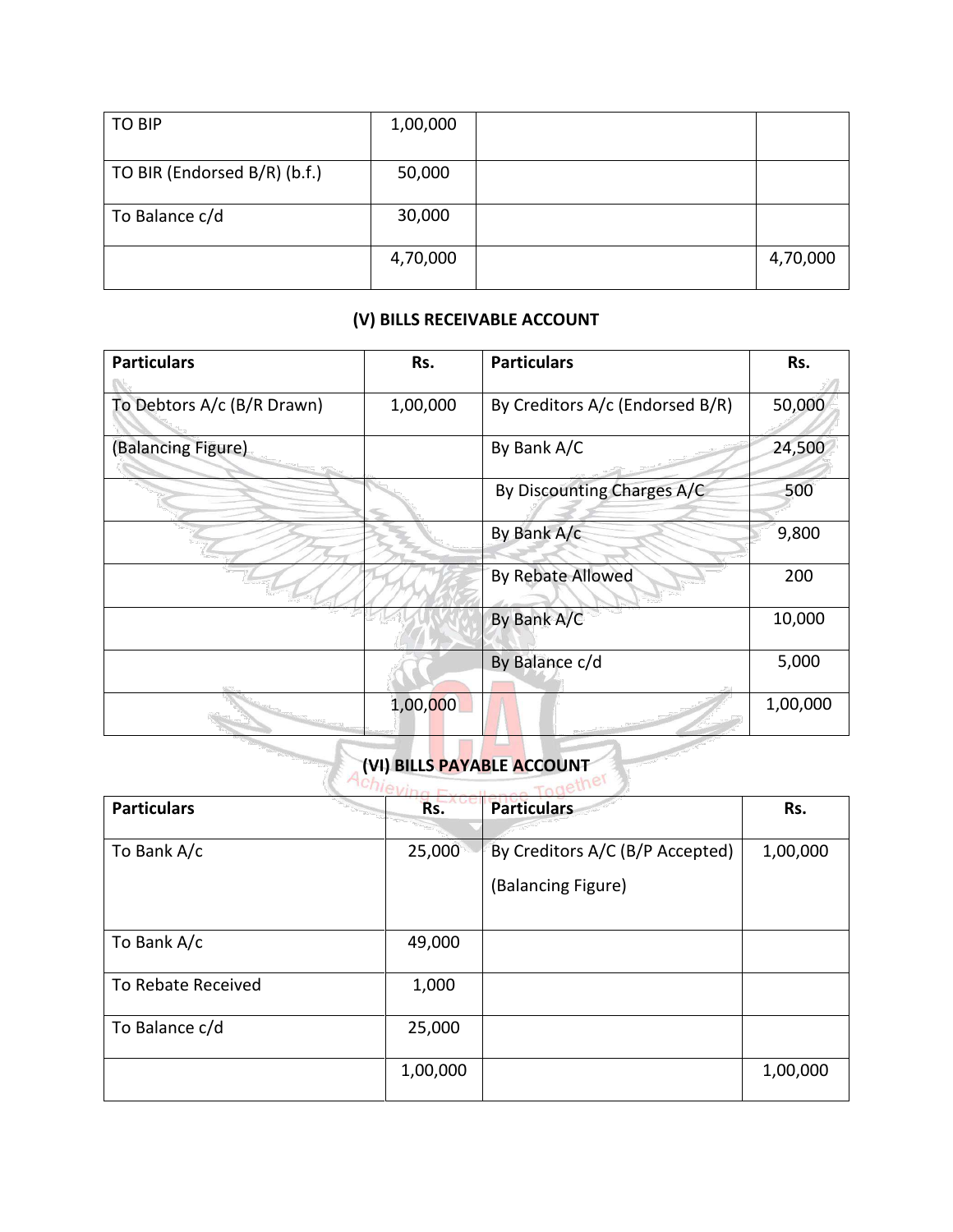#### **(VII) FIXED ASSETS ACCOUNT**

| <b>Particulars</b>      | Rs.      | <b>Particulars</b>        | Rs.      |
|-------------------------|----------|---------------------------|----------|
| To Balance b/d          | 60,000   | By Loss by fire           | 20,000   |
| To Bank A/c (Purchases) | 80,000   | By Depreciation A/c       | 12,000   |
| (Balancing Figure)      |          | $(1,08,000 \times 10/90)$ |          |
|                         |          | By Balance c/d            | 1,08,000 |
|                         | 1,40,000 |                           | 1,40,000 |

**(VIII)** 

**CALCULATION OF OPENING CAPITAL**

#### **BALANCE SHEET AS AT 31.03.2017**

**Contract Contract** 

| <b>Liabilities</b>                                          | Rs.      | <b>Assets</b>                    | Rs.      |
|-------------------------------------------------------------|----------|----------------------------------|----------|
| <b>Outstanding Business Expenses</b><br>$\Delta_{\alpha l}$ | 55,000   | <b>Fixed Assets</b>              | 60,000   |
| <b>Trade Creditors for Goods</b>                            | 25,000   | <b>Stock</b>                     | 60,000   |
| Capital (Balancing Figure)                                  | 1,80,000 | <b>Trade Debtors</b>             | 50,000   |
|                                                             |          | Cash                             | 5,000    |
|                                                             |          | <b>Bank</b>                      | 65,000   |
|                                                             |          | <b>Prepaid Business Expenses</b> | 20,000   |
|                                                             | 2,60,000 |                                  | 2,60,000 |

**(ix) Net Profit for current year = Closing Capital + Drawings - Opening Capital**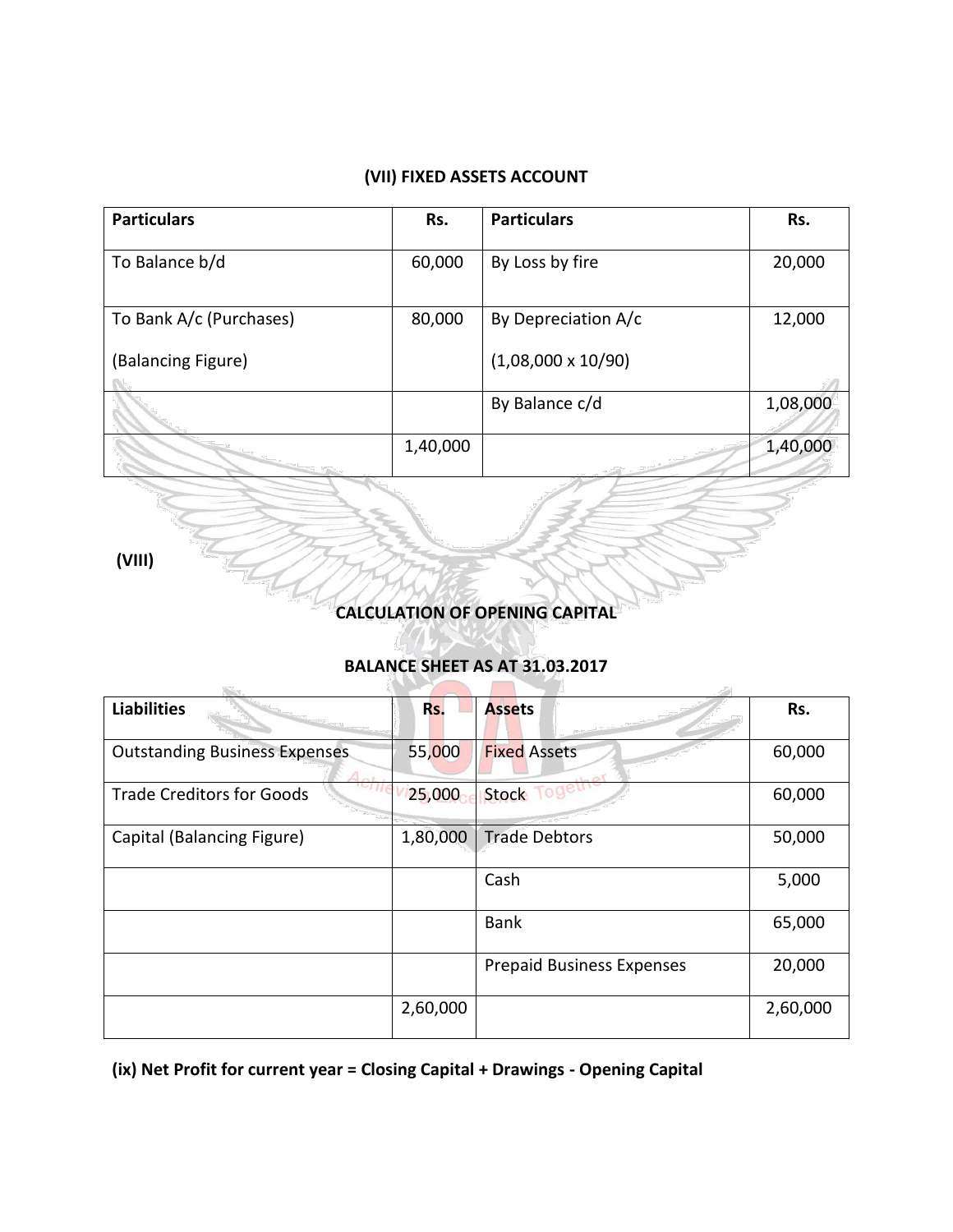$=$  Rs.1,01,000 + 1,01,000 - Rs.1,80,000 = 22,000.

#### **(X) BUSINESS EXPENSES ACCOUNT**

| <b>Particulars</b>             | Rs.    | <b>Particulars</b>            | Rs.    |  |  |  |
|--------------------------------|--------|-------------------------------|--------|--|--|--|
| To Prepaid Expenses A/c (Beg.) | 20,000 | By Outstanding Exp A/c (Beg.) | 55,000 |  |  |  |
| To Bank A/c (80% of 47,500)    | 38,000 | By Profit & Loss A/C          | 19,500 |  |  |  |
| To Cash A/c (20% of 47,500)    | 9,500  | By Prepaid Expenses A/c (End) | 4,000  |  |  |  |
| To Outstanding Exp A/C (End)   | 11,000 |                               |        |  |  |  |
|                                | 78,500 |                               | 78,500 |  |  |  |
| (XI) CASH BOOK                 |        |                               |        |  |  |  |

## (**XI) CASH BOOK**

| <b>Particulars</b><br>Cash |          | <b>Bank</b> | <b>Particulars</b>             | Cash     | <b>Bank</b> |
|----------------------------|----------|-------------|--------------------------------|----------|-------------|
|                            | Rs.      | Rs.         |                                | Rs.      | Rs.         |
| To Balance b/d             | 5,000    | 65,000      | By Cash Purchases A/C          | 72,000   |             |
| To Cash Sales A/C          | 1,20,000 |             | By Creditors A/c               | 43,700   | 1,74,800    |
| To Debtors A/C             | 2,02,100 | 50,525      | <b>By Freight</b>              | 4,000    |             |
| To Cash $A/c(C)$           | Ach      | 1,00,000    | By Fixed Assets A/c<br>nethel  |          | 80,000      |
| To $B/R$ A/C               |          | 24,500      | By Business Exp.               | 9,500    | 38,000      |
| To Debtors A/C             |          | 9,375       | By Drawings A/C                | 80,000   | 20,000      |
| To B/R A/C                 |          | 9,800       | By Bank $A/c$ (C)              | 1,00,000 |             |
| To B/R A/C                 |          | 10,000      | By Debtor A/c (Dish of<br>B/R) |          | 12,500      |
| To Balance c/d             |          | 1,39,700    | By B/P                         |          | 49,000      |
|                            |          |             | By B/P                         |          | 25,000      |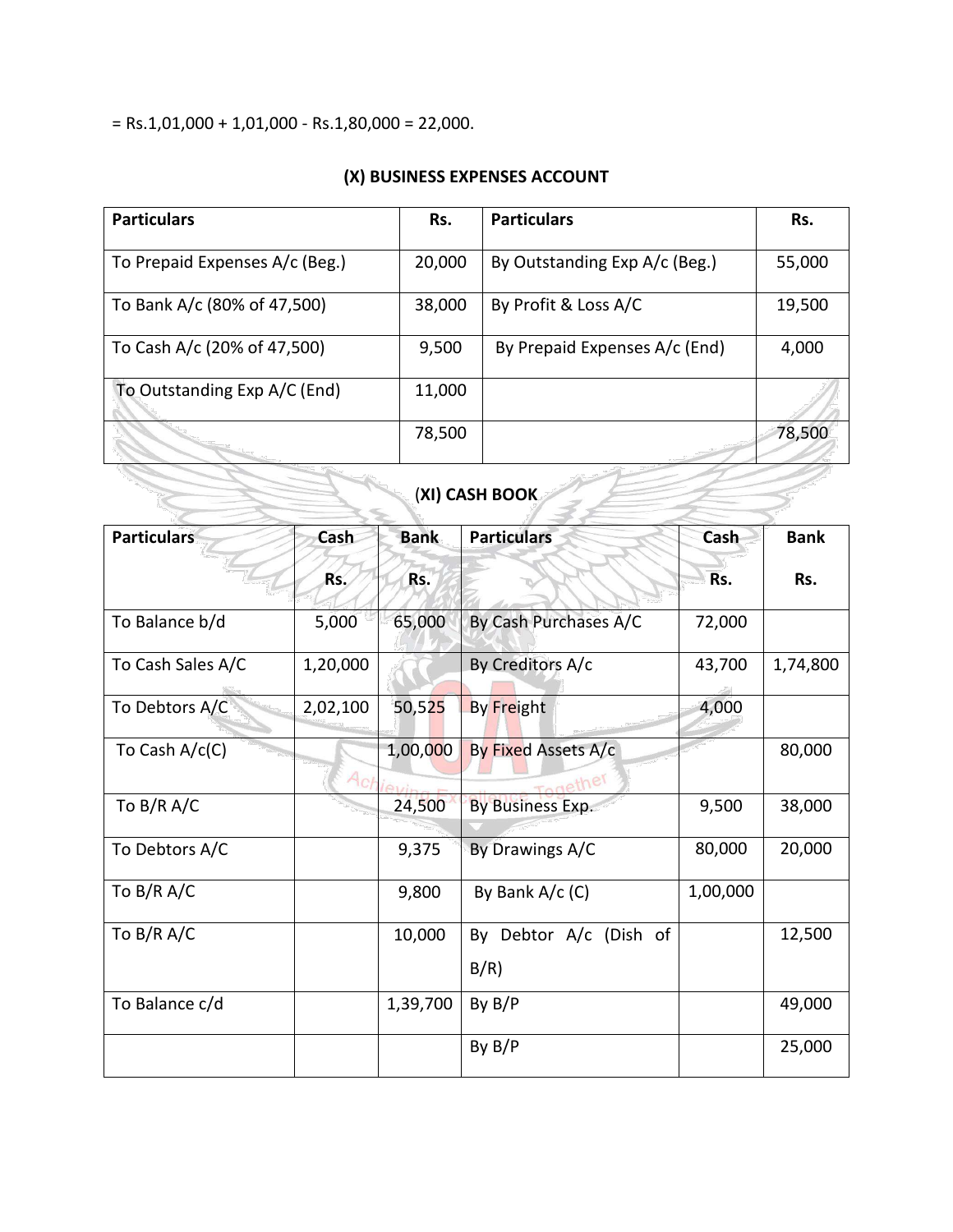|          |          | By Govt. Securities     |          | 9,600    |
|----------|----------|-------------------------|----------|----------|
|          |          | By Balance c/d          | 17,900   |          |
|          |          | (Defalcated by cashier) |          |          |
| 3,27,100 | 4,08,900 |                         | 3,27,100 | 4,08,900 |

**(20 Marks)**

**A-5: (a)**

**DEPARTMENTAL TRADING AND PROFIT & LOSS ACCOUNT**

| <b>Particulars</b> | A     | B      | $\mathsf{C}$  | <b>Total</b> | <b>Particulars</b> | $\mathbf{A}$ | B      | $\mathbf C$ | <b>Total</b> |
|--------------------|-------|--------|---------------|--------------|--------------------|--------------|--------|-------------|--------------|
|                    | Rs.   | Rs.    | Rs.           | Rs.          |                    | Rs.          | Rs.    | Rs.         | Rs.          |
| To opening         | 3,000 | 4,000  | 6,000         | 13,000       | <b>By Internal</b> | 18,0000      | 33,000 |             | 51,000       |
| <b>Stock</b>       |       |        | Ac <u>bie</u> |              | t/f                | the          |        |             |              |
| To Direct          | 8,000 | 12,000 |               | 20,000       | <b>By Sales</b>    |              |        | 34,000      | 34,000       |
| material           |       |        |               |              |                    |              |        |             |              |
| consumed           |       |        |               |              |                    |              |        |             |              |
| To Wages           | 5,000 | 10,000 | ---           | 15,000       | By Closing         | 4,000        | 14,000 | 8,000       | 26,000       |
|                    |       |        |               |              | Stock              |              |        |             |              |
| To Internal        | ---   | 18,000 | 33,000        | 51,000       |                    |              |        |             |              |
| Transfer           |       |        |               |              |                    |              |        |             |              |
| To Gross           | 6,000 | 3,000  | 3,000         | 12,000       |                    |              |        |             |              |

### **FOR THE YEAR ENDING ON 31ST MARCH, 2018**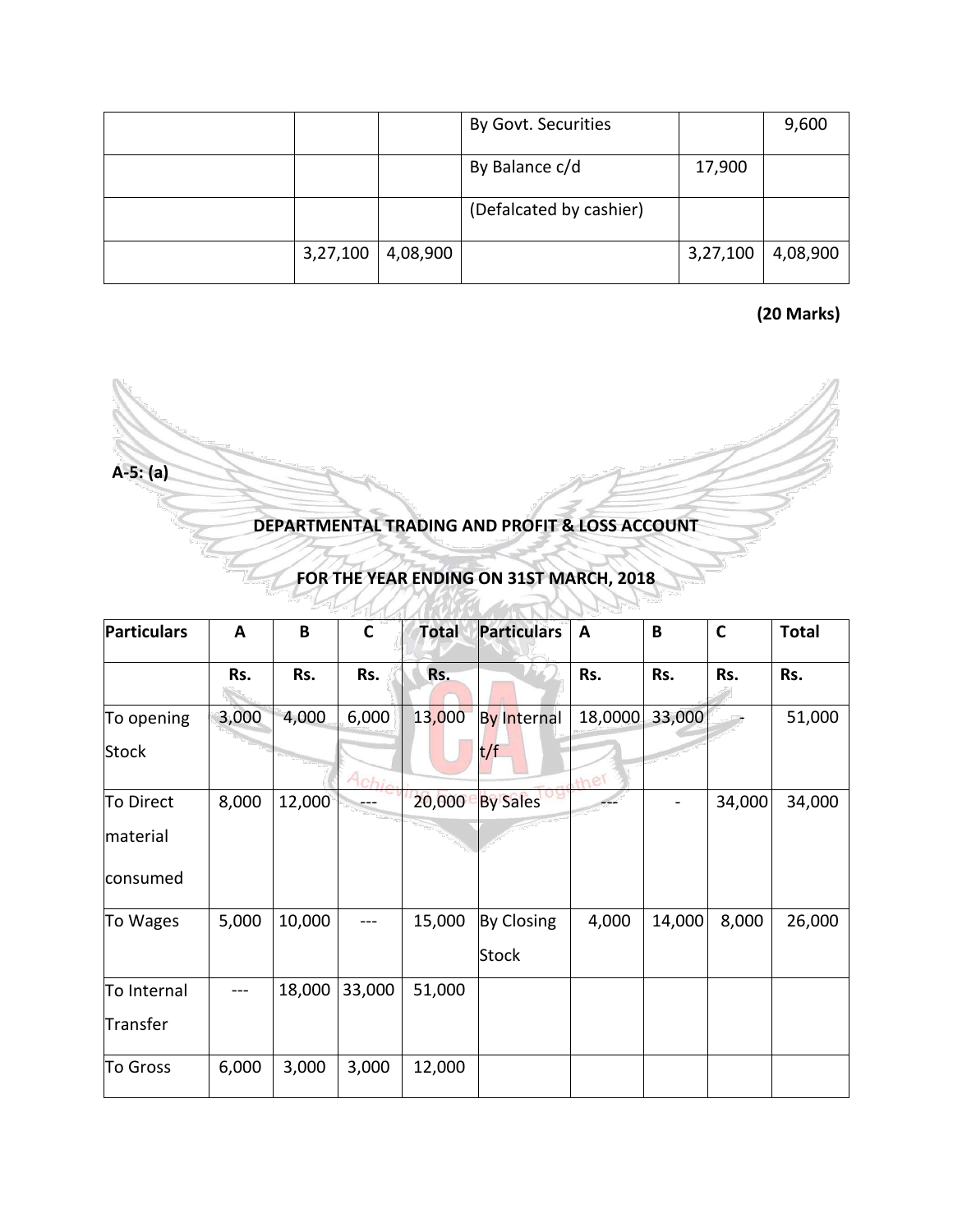| Profit c/d    |        |        |        |              |                   |        |        |        |          |
|---------------|--------|--------|--------|--------------|-------------------|--------|--------|--------|----------|
|               | 22,000 | 47,000 | 42,000 | 1,11,000     |                   | 22,000 | 47,000 | 42,000 | 1,11,000 |
| To Salaries   | 1,000  | 500    | 500    | 2,000        | By Gross          | 6,000  | 3,000  | 3,000  | 12,000   |
|               |        |        |        |              | Profit b/d        |        |        |        |          |
| To Printing & | 500    | 250    | 250    | 1,000        | By Net Loss       | 2,000  | 1,000  | 1,000  | 4,000    |
| Stationery    |        |        |        |              | c/d               |        |        |        |          |
| To Rent       | 3,000  | 1,500  | 1,500  | 6,000        |                   |        |        |        |          |
| To            | 1,500  | 750    | 750    | 3,000        |                   |        |        |        |          |
| Depreciation  |        |        |        |              |                   |        |        |        |          |
| To Interest   | 2,000  | 1,000  | 1,000  | 4,000        |                   |        |        |        |          |
| paid          |        |        |        |              |                   |        |        |        |          |
|               | 8,000  | 4,000  | 4,000  | 16,000       |                   | 8,000  | 4,000  | 4,000  | 16,000   |
| To Net Loss   |        |        |        | 4,000        | By                |        |        |        | 3,000    |
| b/d           |        |        |        |              | Provision         |        |        |        |          |
|               |        |        |        |              | for               |        |        |        |          |
|               |        |        |        |              | unrealized        |        |        |        |          |
|               |        |        |        |              | profit on         |        |        |        |          |
|               |        |        |        |              | opening           |        |        |        |          |
|               |        |        |        | Achieving Ex | stocke Together   |        |        |        |          |
| To Provision  |        |        |        | 3,918        | <b>By Balance</b> |        |        |        | 4,918    |
| for           |        |        |        |              | t/f to profit     |        |        |        |          |
| Unrealized    |        |        |        |              | & Loss A/C        |        |        |        |          |
| profit On     |        |        |        |              |                   |        |        |        |          |
| closing stock |        |        |        |              |                   |        |        |        |          |
|               |        |        |        | 7,918        |                   |        |        |        | 7,918    |

**Working Notes:**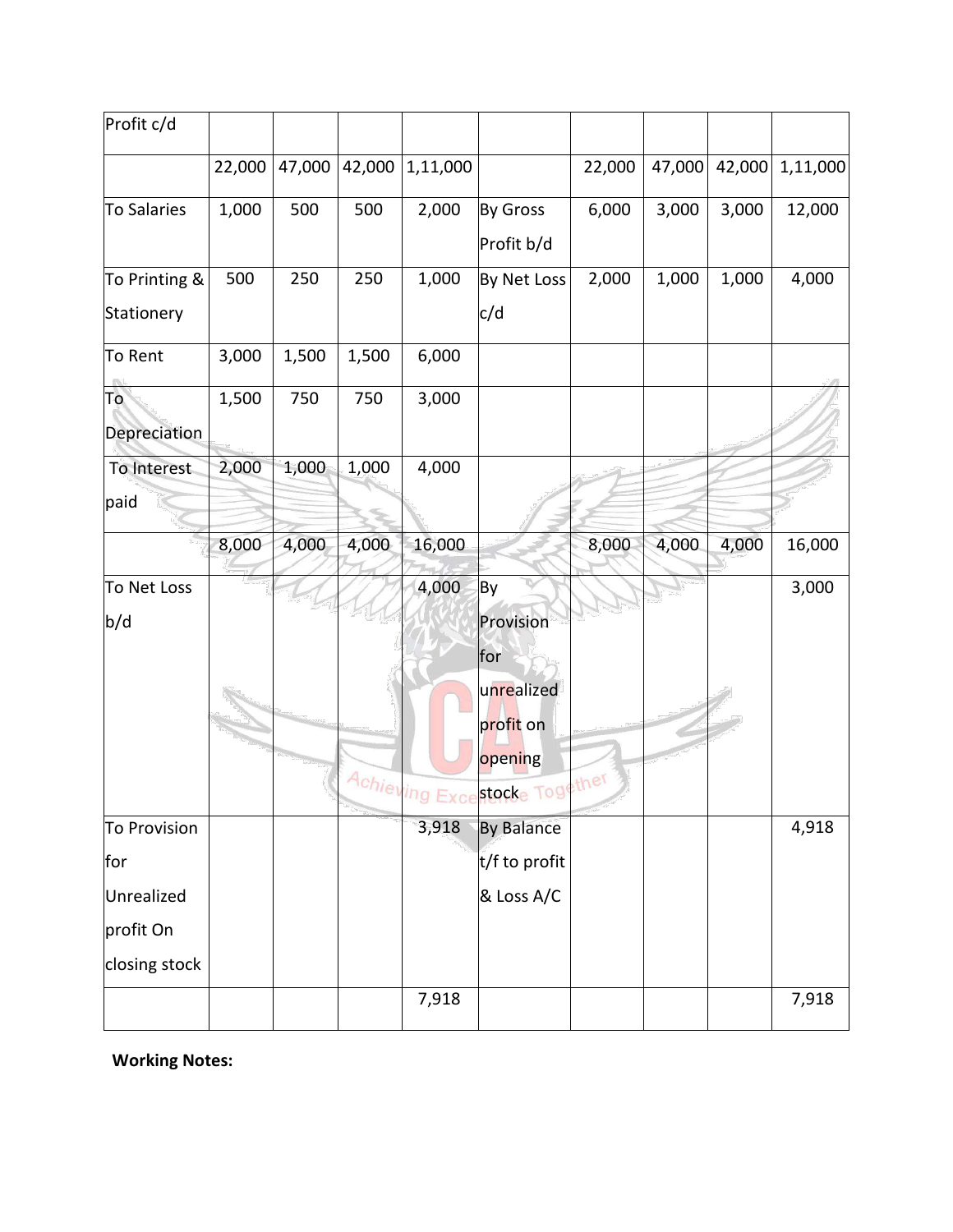**(i)** FIFO method for stock issue has been assumed. Alternatively this question could have been solved by assuming other methods for stock issue like LIFO Basis, Weighted Average basis, etc.

| <b>Particulars</b>                                                               | Rs.    |
|----------------------------------------------------------------------------------|--------|
| Current cost incurred by Dept. B (Rs.12,000 + Rs.10,000 + Rs. 18,000)            | 40,000 |
| Profit included in Above (18,000 x 50/150)                                       | 6,000  |
| Profit included in closing stock of Rs.14,000 (Rs. 6,000 x Rs.14,000/Rs. 40,000) | 2,100  |

### **(III) CALCULATION OF UNREALISED PROFIT ON CLOSING STOCK OF DEPT C**

|              | <b>Particulars</b>                                                          | Rs.    |
|--------------|-----------------------------------------------------------------------------|--------|
| A            | Current Cost incurred by Dept. C                                            | 33,000 |
| B            | Profit of Dept. B included in above (33,000 x 10/110)                       | 3,000  |
| $\mathsf{C}$ | Cost element of Dept. B included in current cost (33,000 - 3,000)           | 30,000 |
| D            | Profit of Dept. A included in above cost (6,000 x 30,000/40,000)            | 4,500  |
| E            | Total Profit included in current cost of Dept. $C$ (3,000 + 4,500)          | 7,500  |
| F            | Unrealized profit included in closing stock of 8,000 (7,500 X 8,000/33,000) | 1,818  |
| (iv)         | Total unrealized profit (2,100 + 1,818)<br>ence Toget                       | 3,918  |

**(10 Marks)**

#### **(b) TRADING AND PROFIT AND LOSS AIC FOR THE YEAR ENDED 31ST MARCH 2018**

| <b>Particulars</b> | HO       | <b>Branch</b> | <b>Particulars</b> | HO        | <b>Branch</b> |
|--------------------|----------|---------------|--------------------|-----------|---------------|
| To Opening stock   | 1,25,000 | -             | <b>By Sales</b>    | 23,79,600 | 7,30,000      |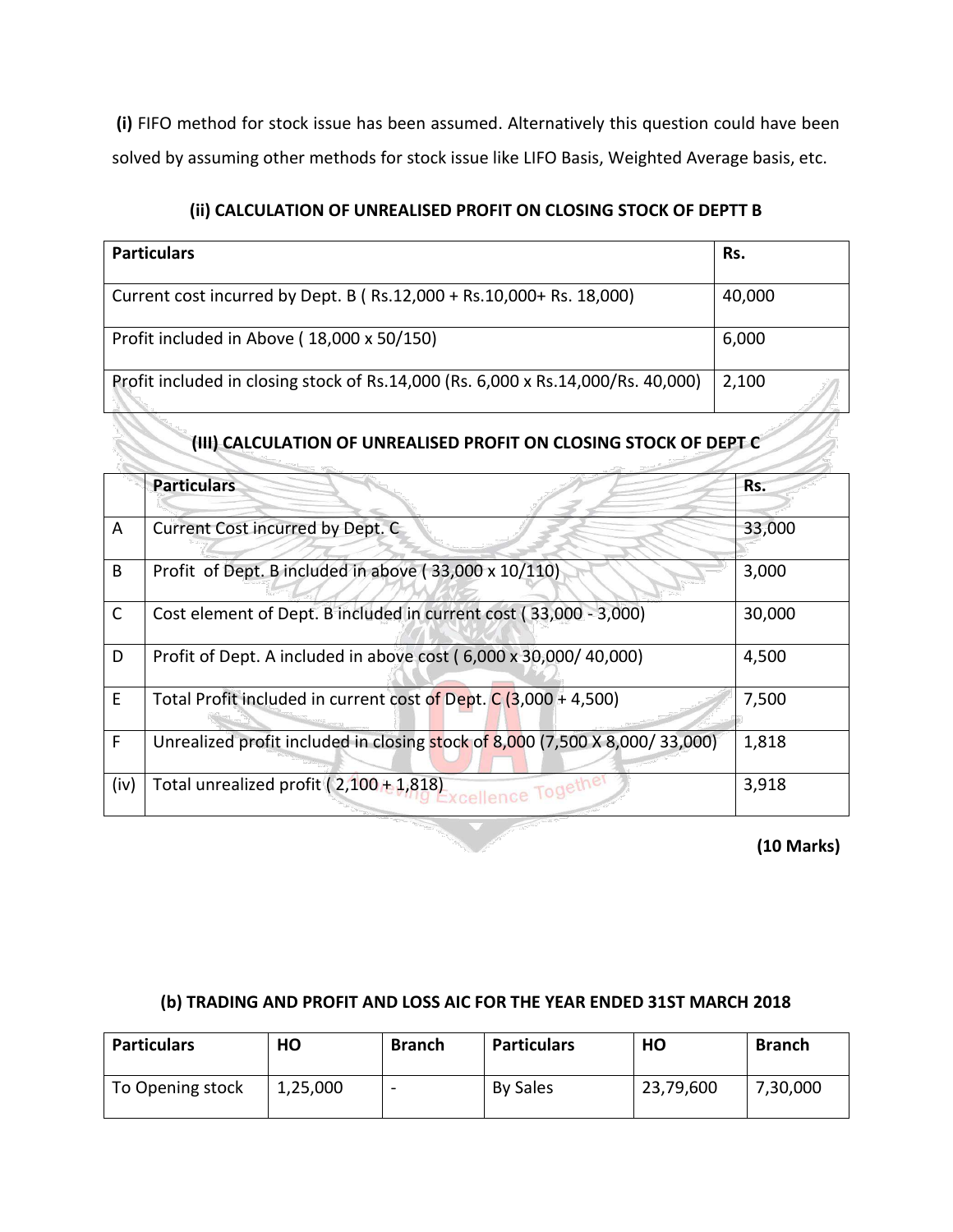| To Purchases                 | 21,50,000 |          | By Goods sent to   | 7,38,000  |          |
|------------------------------|-----------|----------|--------------------|-----------|----------|
|                              |           |          | branch             |           |          |
|                              |           |          |                    |           |          |
| To Goods from HO             |           | 7,38,000 | By Closing stock   | 5,43,000  | 81,000   |
| To Gross profit c/d          | 13,85,600 | 73,000   |                    |           |          |
|                              | 36,60,600 | 8,11,000 |                    | 36,60,600 | 8,11,000 |
| To Office expenses           | 50,000    | 4,500    | Gross profit<br>By | 13,85,600 | 73,000   |
|                              |           |          | b/d                |           |          |
| To Selling expenses          | 32,000    | 3,300    |                    |           |          |
| To Staff salaries            | 45,000    | 8,000    |                    |           |          |
| <b>Branch</b><br>Stock<br>To | 36,000    |          |                    |           |          |
| Reserve                      |           |          |                    |           |          |
| To Net Profit                | 12,22,600 | 57,200   |                    |           |          |
|                              | 13,85,600 | 73,000   |                    | 13,85,600 | 73,000   |

#### **Working Note:**

### **(1) CALCULATION OF CLOSING STOCK OF HEAD OFFICE**

| <b>Particulars</b>                                          | Rs.           |
|-------------------------------------------------------------|---------------|
| Achiev<br>Togethe,<br>Opening Stock of head office          | 1,25,000      |
|                                                             |               |
| Goods purchased by head office                              | 21,50,000     |
|                                                             | 22,75,000     |
| Less: Cost of goods sold [31,17,600 (23,79,600+ 7,38,000) x | (17, 32, 000) |
| 100/180]                                                    |               |
|                                                             | 5,43,000      |

#### **(2) CALCULATION OF CLOSING STOCK OF BRANCH**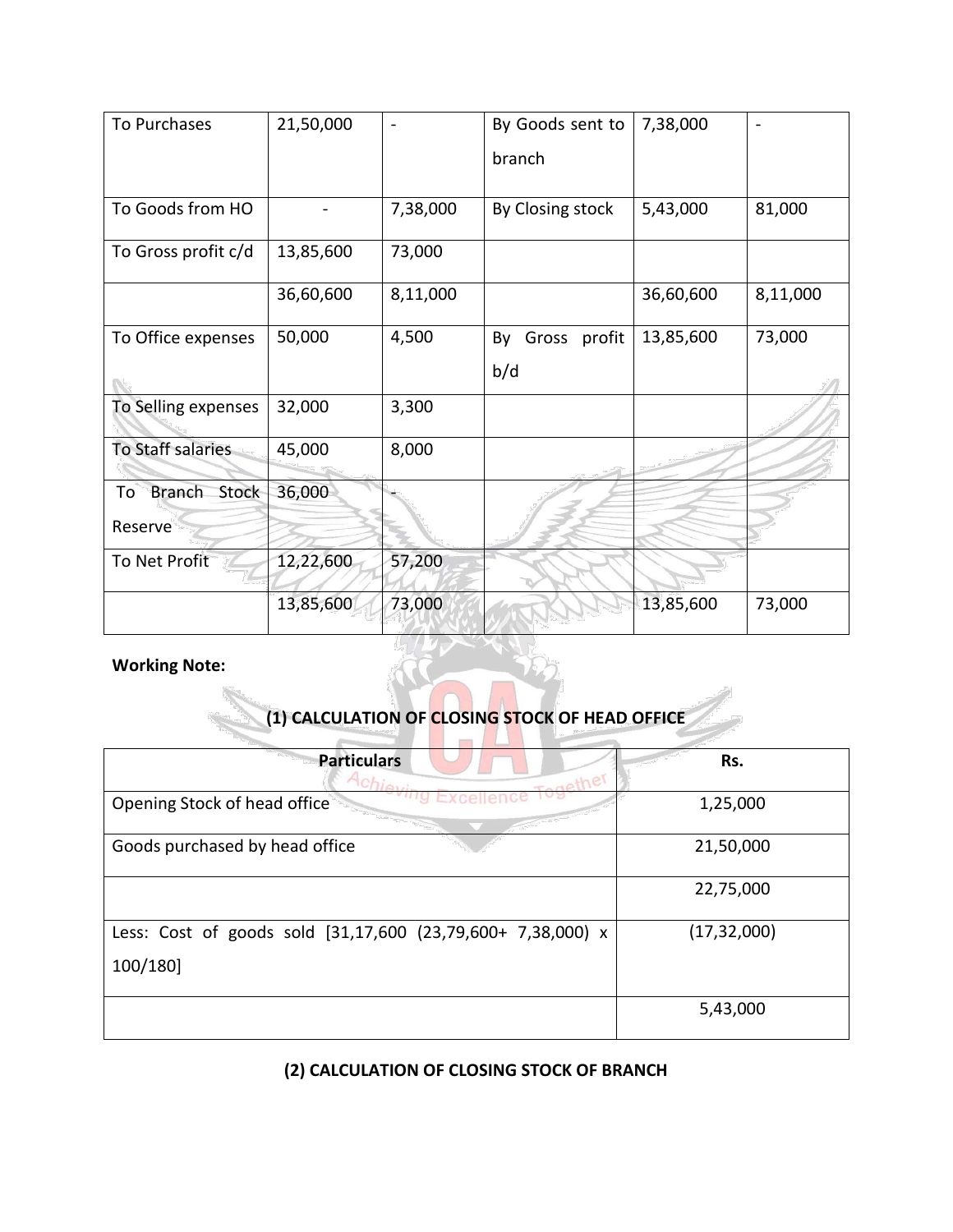| <b>Particulars</b>                                     | Rs.          |
|--------------------------------------------------------|--------------|
| Goods received from head office [At invoice value]     | 7,38,000     |
| Less: Invoice value of goods sold [7,30,000 x 180/200] | (6, 57, 000) |
|                                                        | 81,000       |

#### **(3) CALCULATION OF UNREALIZED PROFIT IN BRANCH STOCK:**

| <b>Particulars</b>                                  |             | Rs.       |
|-----------------------------------------------------|-------------|-----------|
| Branch stock                                        | Rs.81,000   |           |
| Profit included                                     | 80% of cost |           |
| Hence, unrealized profit would be = 81,000 x 80/180 |             | Rs.36,000 |

**(10 Marks)**

#### **A-6: (a) CASH FLOW STATEMENT OF TU TULSIAN LTD FOR THE YEAR ENDED 31ST MARCH 2018**

Ĝ

| <b>A Cash Flow from Operating Activities</b>                         |        | Rs.         |
|----------------------------------------------------------------------|--------|-------------|
| Net Profit [9,50,000 - (40,000) + 10,000 (t/f to Reserve)]           |        | 10,00,000   |
| Add: Depreciation [(7,65,000 x 15/85)]<br><b>Excellence Together</b> |        | 1,35,000    |
| Add: Goodwill amortized                                              |        | 5,000       |
| $[60,000 - (26,640 + 10,000 + 18,360 - 15,000)]$ -15,000             |        |             |
| Less: Under valuation of Opening stock (54,000 x 10/90)              |        | (6,000)     |
| Less: Compensation received                                          |        | (90,000)    |
| Less. Capital Grant amortized                                        |        | (10,00,000) |
| Operating Profit before Working Capital changes                      |        | 44,000      |
| Add: Increase in Provision for doubtful debts                        | 40,000 |             |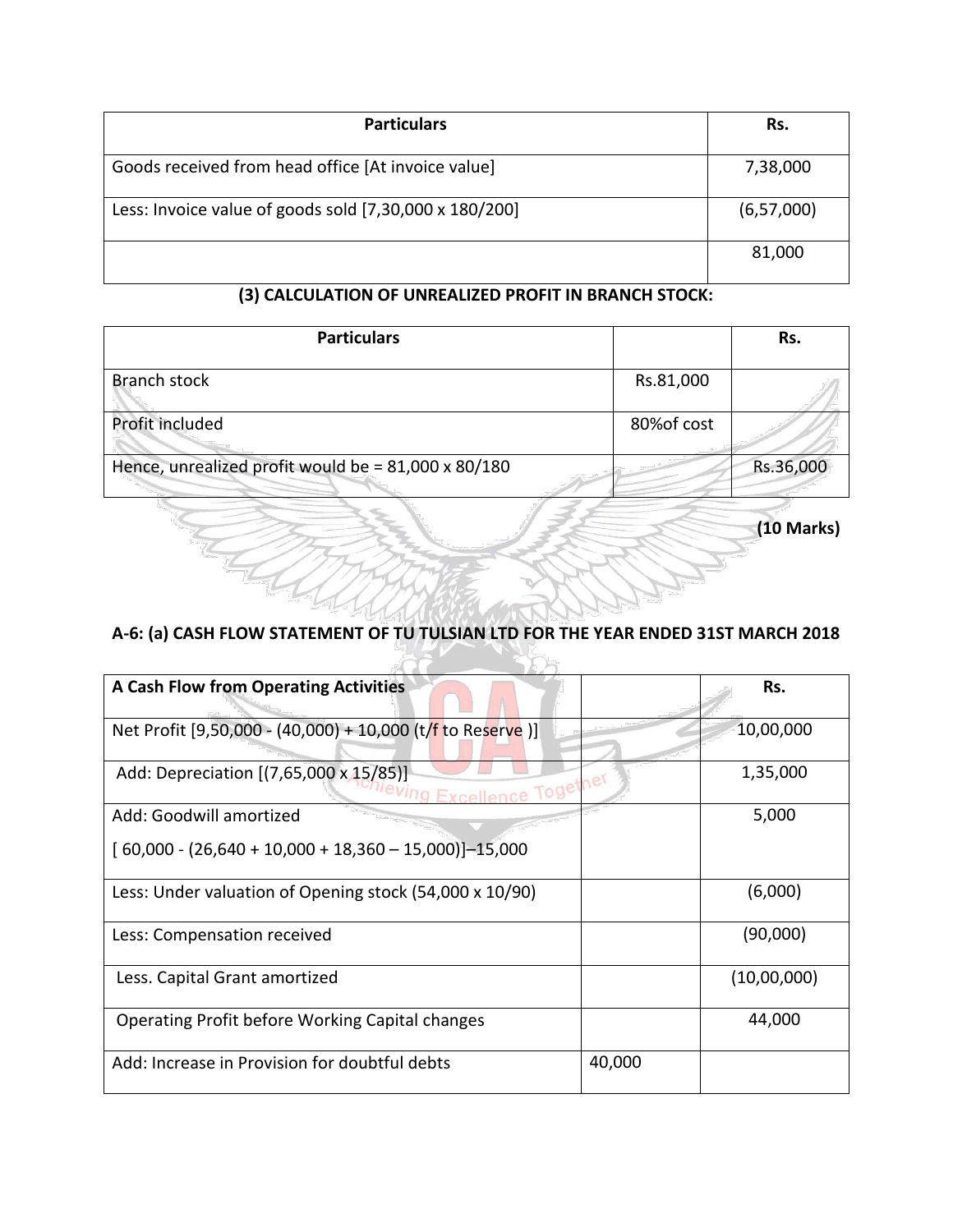| LESS: Increase in Inventories [(95,640 - 26,640) - (54,000 +     | (9,000)      |              |
|------------------------------------------------------------------|--------------|--------------|
| $6,000$ ]                                                        |              |              |
| Trade Receivables [(7,50,000 -<br>$10,000$ $-$<br>Increase<br>in | (1, 15, 000) |              |
| 6,25,000]                                                        |              |              |
| Decrease in Trade Payable [(1,05,000-15,000)-1,00,000]           | (10,000)     | (94,000)     |
| Operating profit before extraordinary items                      |              | (50,000)     |
| Add: compensation received                                       |              | 90,000       |
| Less: voluntary separation payments [(1,25,000+50,000)-          |              | (1, 10, 000) |
| 65,000]                                                          |              |              |
| Cash used in operating activities                                |              | (70,000)     |
| <b>B Cash Flow from investing Activities</b>                     |              |              |
| Purchase of machinery                                            |              | 3,81,640     |
| $[(7,65,000+1,35,000)-5,00,000-18,360]$                          |              |              |
| <b>C Cash Flow from financing Activities</b>                     |              |              |
| Issue of equity share capital                                    |              | 1,00,000     |
| $[(9,10,000-50,000-1,00,000-1,60,000)-5,00,000]$                 |              |              |
| Grant received<br>Achievin                                       | ther         | 18,00,000    |

**Note:** debtors written off against provision for doubtful debts do not require any further adjustment in cash flow statement.

#### **(b) BALANCE SHEET OF HAPPY LTD. AS AT 15.5.2018**

| <b>Particulars</b>        | <b>Note</b> | Rs.(lacs) |
|---------------------------|-------------|-----------|
|                           | <b>No</b>   |           |
| 1. Equity and Liabilities |             |           |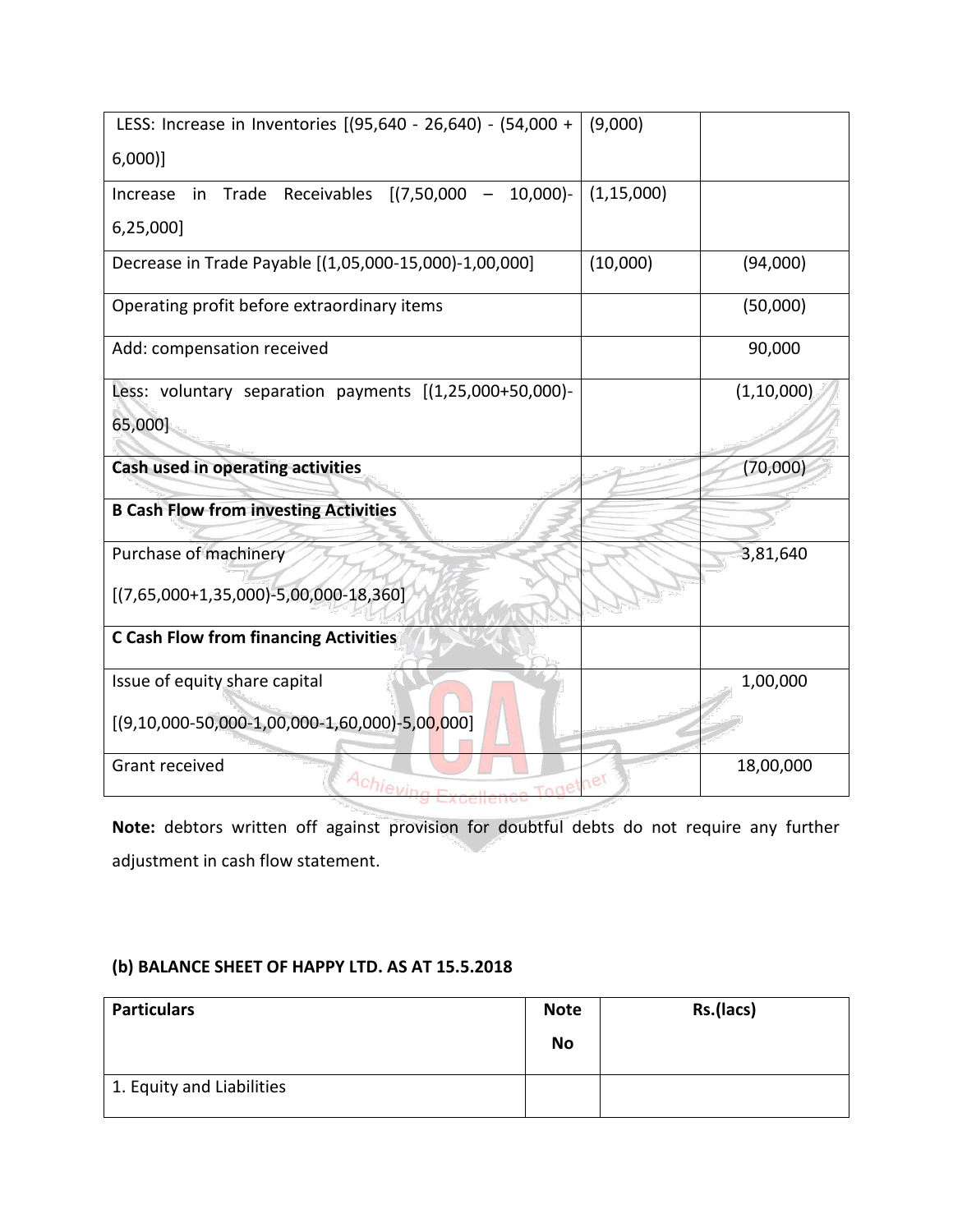| (1) Shareholders 'Funds                                     |                |           |
|-------------------------------------------------------------|----------------|-----------|
| (a) Share Capital (10 each)                                 | $\mathbf{1}$   | 25,00,000 |
| (b) Reserves and Surplus                                    | $\overline{2}$ | 4,80,000  |
| (2) Non-Current Liabilities (12% Debentures]                |                | 4,00,000  |
| (3) Current Liabilities                                     |                | 2,20,000  |
| Total                                                       |                | 36,00,000 |
| Assets                                                      |                |           |
| (1) Non-Current Assets                                      |                |           |
| (a) Fixed Assets                                            |                |           |
| <b>Tangible Assets</b>                                      |                | 20,00,000 |
| (b) Non-Current Investments                                 |                | 4,40,000  |
| (2) Current Assets (5,60,000 + 6,00,000]                    |                | 11,60,000 |
| Total                                                       |                | 36,00,000 |
| <b>Notes to Accounts:</b>                                   |                |           |
| <b>Particulars</b>                                          |                | Rs.(lacs) |
| <sup>chieving</sup> Excellence Togethe<br>1. Share Capital  |                |           |
| 2,50,000 Equity Shares of 10 each                           | 25,00,000      |           |
| (Of the above 50,000 Shares were issued by way of bonus for |                |           |
| considerations otherwise than cash)                         |                |           |
| 2. Reserves and Surplus                                     |                |           |
| <b>Debentures Redemption Reserve</b>                        |                |           |
| Profit & Loss Account (5,20,000 - 60,000]                   | 4,60,000       |           |

Securities Premium 20,000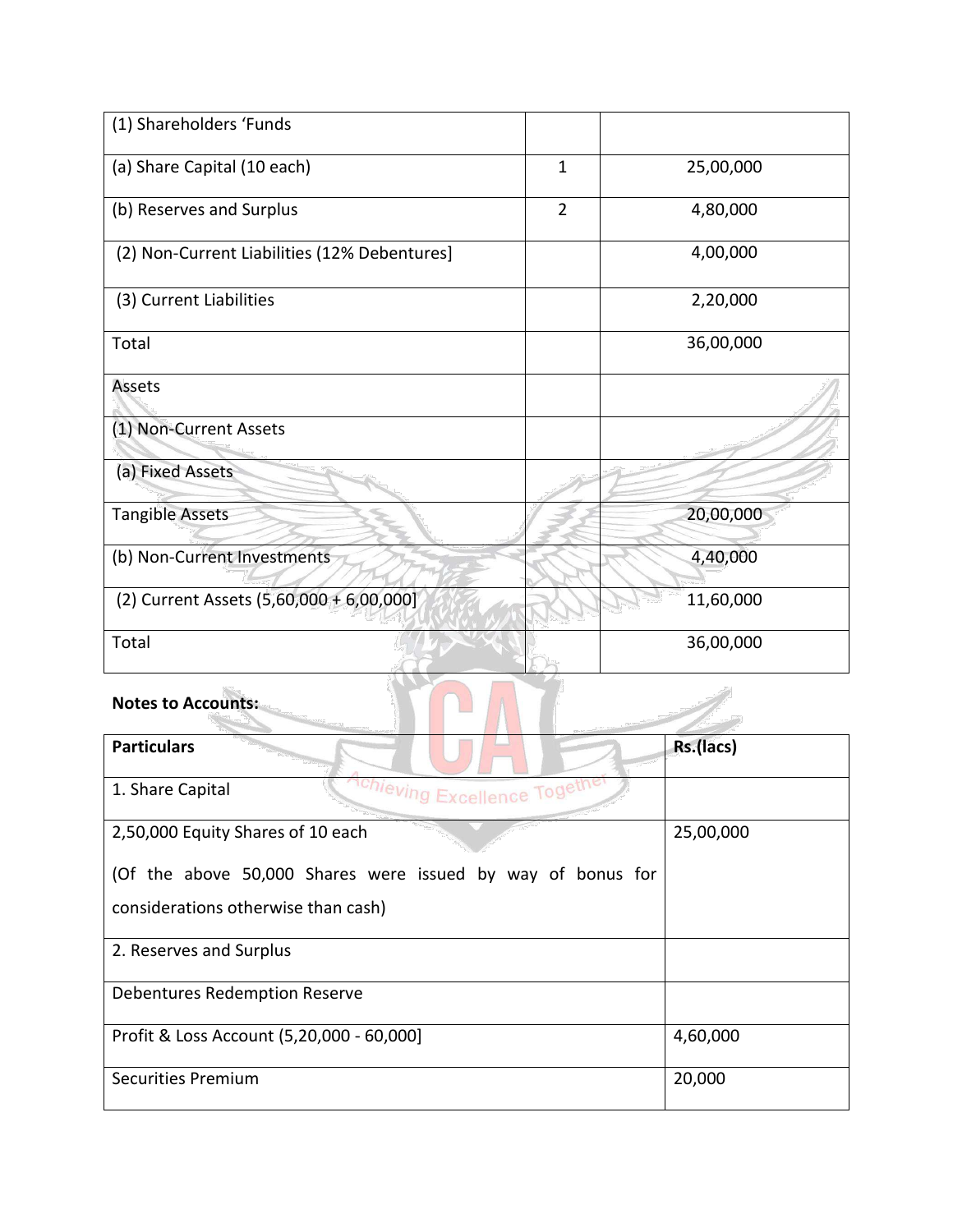| Total | ,80,000<br>$\overline{ }$ |
|-------|---------------------------|
|       |                           |

#### **JOURNAL**

| <b>Date</b> | <b>Particulars</b>                                  | Dr.      | Cr.      |
|-------------|-----------------------------------------------------|----------|----------|
| 01.04.2018  | Equity Share Final Call A/C<br>Dr.                  | 6,00,000 |          |
|             | To Equity Share Capital A/C                         |          | 6,00,000 |
|             | (Being final call of 3 per share on 2,00,000 equity |          |          |
|             | shares made)                                        |          |          |
| 30.04.2018  | Bank A/C<br>Dr.                                     | 6,00,000 |          |
|             | To Equity Share Final Call A/C                      |          | 6,00,000 |
|             | (Being final call money on 2,00,000 equity shares   |          |          |
|             | received)                                           |          |          |
| 15.05.2018  | Capital Reserve A/c<br>Dr.                          | 1,30,000 |          |
|             | Securities Premium A/C (90,000 - 20, 000) Dr.       | 70,000   |          |
|             | General Reserve A/C<br>Dr.                          | 2,40,000 |          |
|             | Profit & Loss A/C<br>Dr.                            | 60,000   |          |
|             | To Bonus to Shareholders A/C                        |          | 5,00,000 |
|             | (Being bonus issue @ one share for every four       |          |          |
|             | shares held, by utilizing various reserves)         |          |          |
| 15.05.2018  | Bonus to Shareholders A/C<br>Dr.                    | 5,00,000 |          |
|             | To Equity Share Capital A/C                         |          | 5,00,000 |
|             | (Being capitalization of reserves and profits)      |          |          |

#### **Working Notes:**

#### **(1) AUTHORISED SHARE CAPITAL**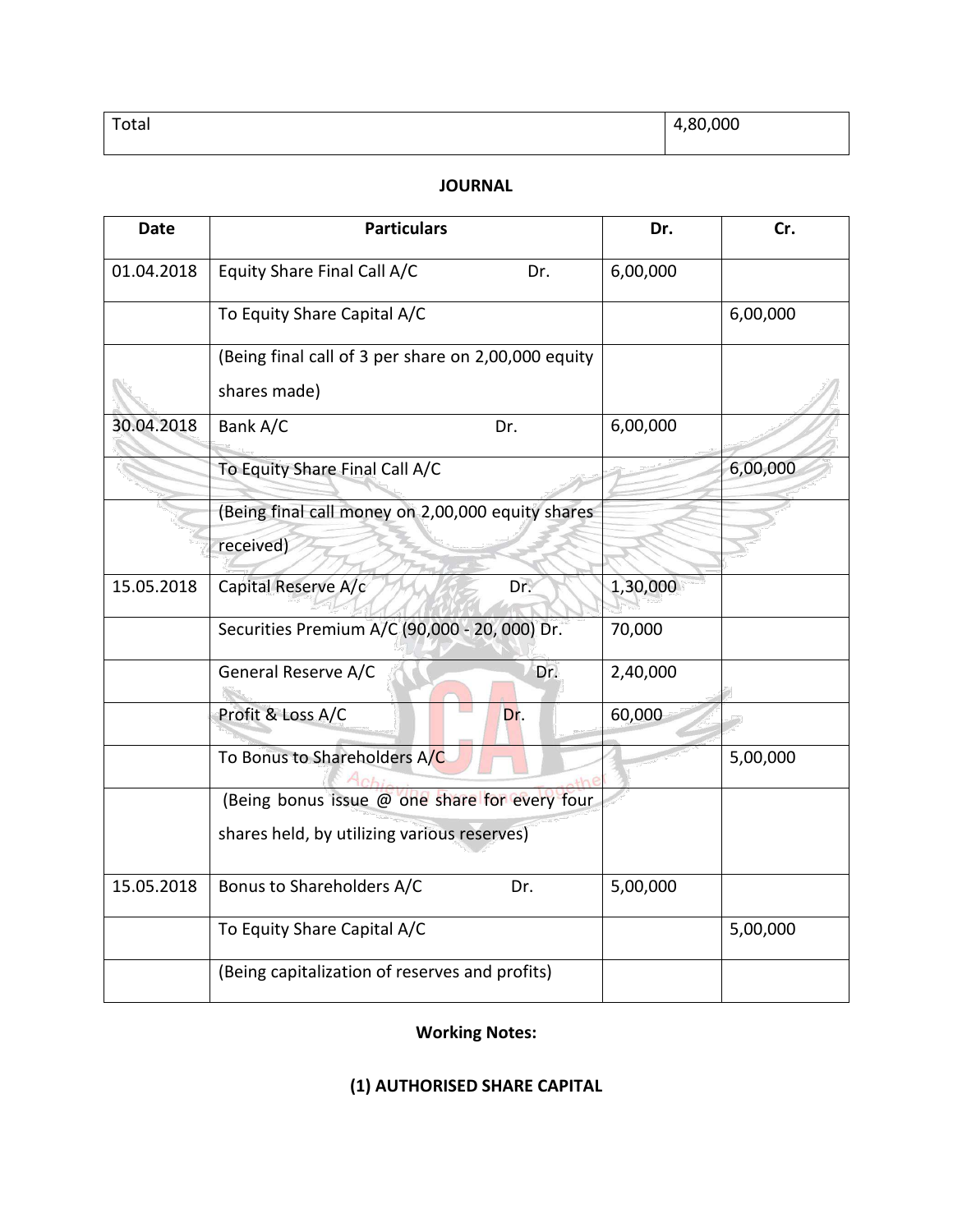| <b>Particulars</b>                                                   | <b>Number of shares</b> |
|----------------------------------------------------------------------|-------------------------|
| Existing number of authorized share capital                          | 2,00,000                |
| Add: Issue of bonus shares to existing equity shareholders           | 50,000                  |
| Add: Shares required for conversion of debentures                    | 40,000                  |
| Add: Bonus shares to be issued to debenture holders after conversion | 10,000                  |
| Total authorized share capital as on May 15, 2018 should be          | 3,00,000                |

**(i)** As per SEBI guidelines, no company can issue bonus shares to its shareholders without extending similar benefit to convertible debenture holders. Pending such conversion, necessary number of shares should be earmarked for convertible debenture holders. Therefore, convertible debenture holders are also entitled to the bonus shares in the same ratio as the equity shareholders on conversion.

**(ii)** As per SEBI guidelines, securities premium collected in cash can only be utilized for bonus issue

**(c)** Working notes:

Divisible profits available = 1,60,000 + 1,18,546 = 2,78,546 ether

Face value of shares to be redeemed = 5,00,000

Minimum amount of new issue = 5,00,000 - 2,78,546 = 2,21,454.

But as no fraction of a share can be allotted, and new shares are of Rs. 10 each, the minimum amount of new issue = 2,21,460

Security premium to be received = 10% of 2,21,460 = 22,146.

Total security premium = 14,000 + 22,146 = 36,146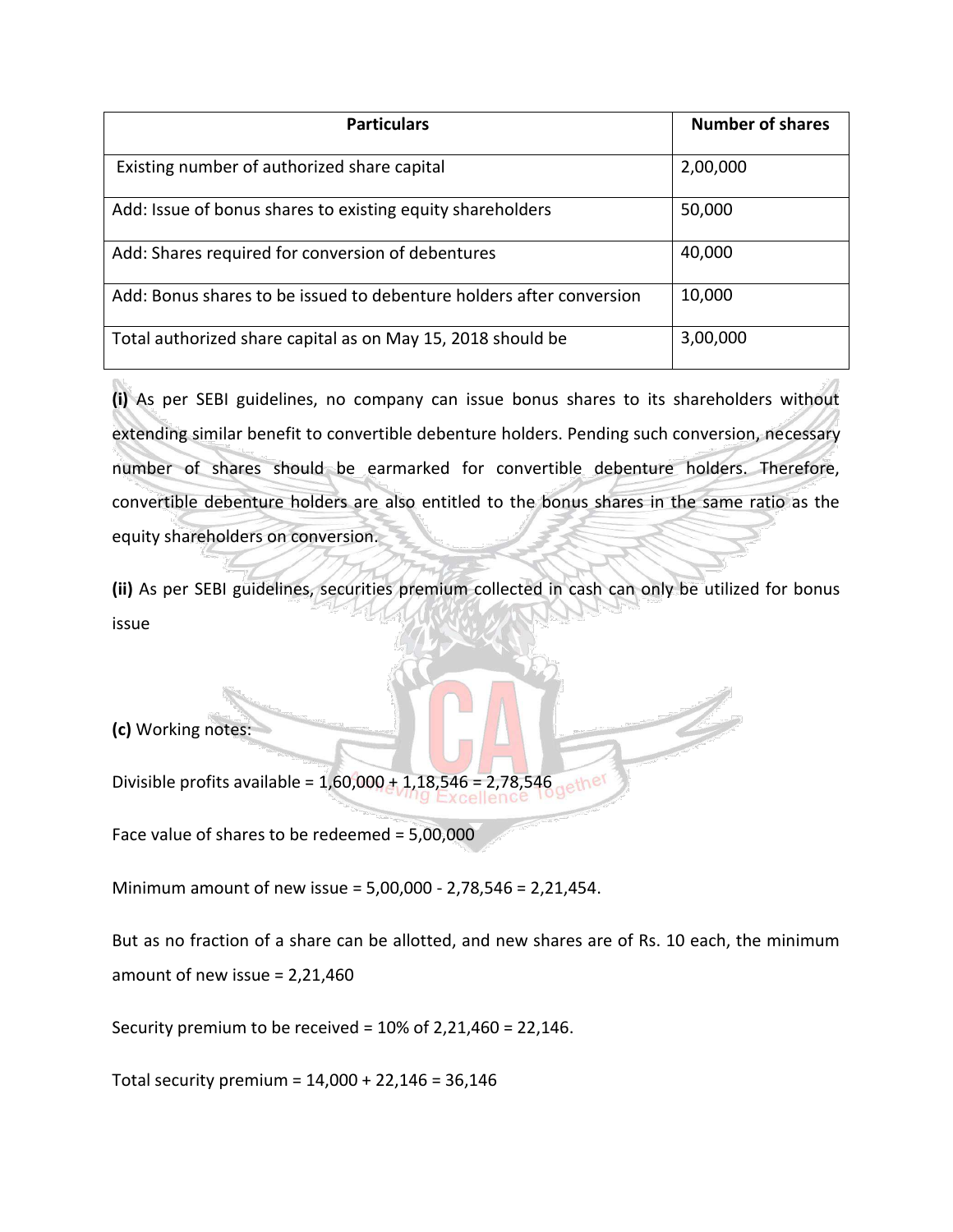Premium payable on redemption of preference shares= 5/100\*5,00,000 = 25,000

As the total share premium after the new issue would be sufficient to take care of the premium payable on redemption of preference shares, the company can proceed to redeem the preference shares by issuing 22,146 new equity shares of Rs. 10 each.

| Journal                                                           |          |          |
|-------------------------------------------------------------------|----------|----------|
| <b>Bank</b>                                                       | 2,43,606 |          |
| To equity share capital account                                   |          | 2,21,460 |
| To securities premium account                                     |          | 22,146   |
| (Allotment of 22,146 equity shares of 10each at a premium of 1    |          |          |
| per share)                                                        |          |          |
| Securities premium account                                        | 25,000   |          |
| To premium on redemption of preference share account              |          | 25,000   |
| (Utilisation of Securities premium account for meeting the        |          |          |
| premium payable on redemption of preference share)                |          |          |
| <b>General Reserve</b>                                            | 1,60,000 |          |
| Profit and loss account<br><sup>1chieving</sup> Excellence Togeth | 1,18,540 |          |
| To capital redemption Reserve account                             |          | 2,78,540 |
| (Creation of capital redemption Reserve account out of divisible  |          |          |
| profits for redemption of preference shares)                      |          |          |
| Declared preference dividend account                              | 49,800   |          |
| To bank                                                           |          | 49,800   |
| (Payment of declared preference dividend)                         |          |          |
| bank                                                              | 2,000    |          |
| To calls in arrear account                                        |          | 2,000    |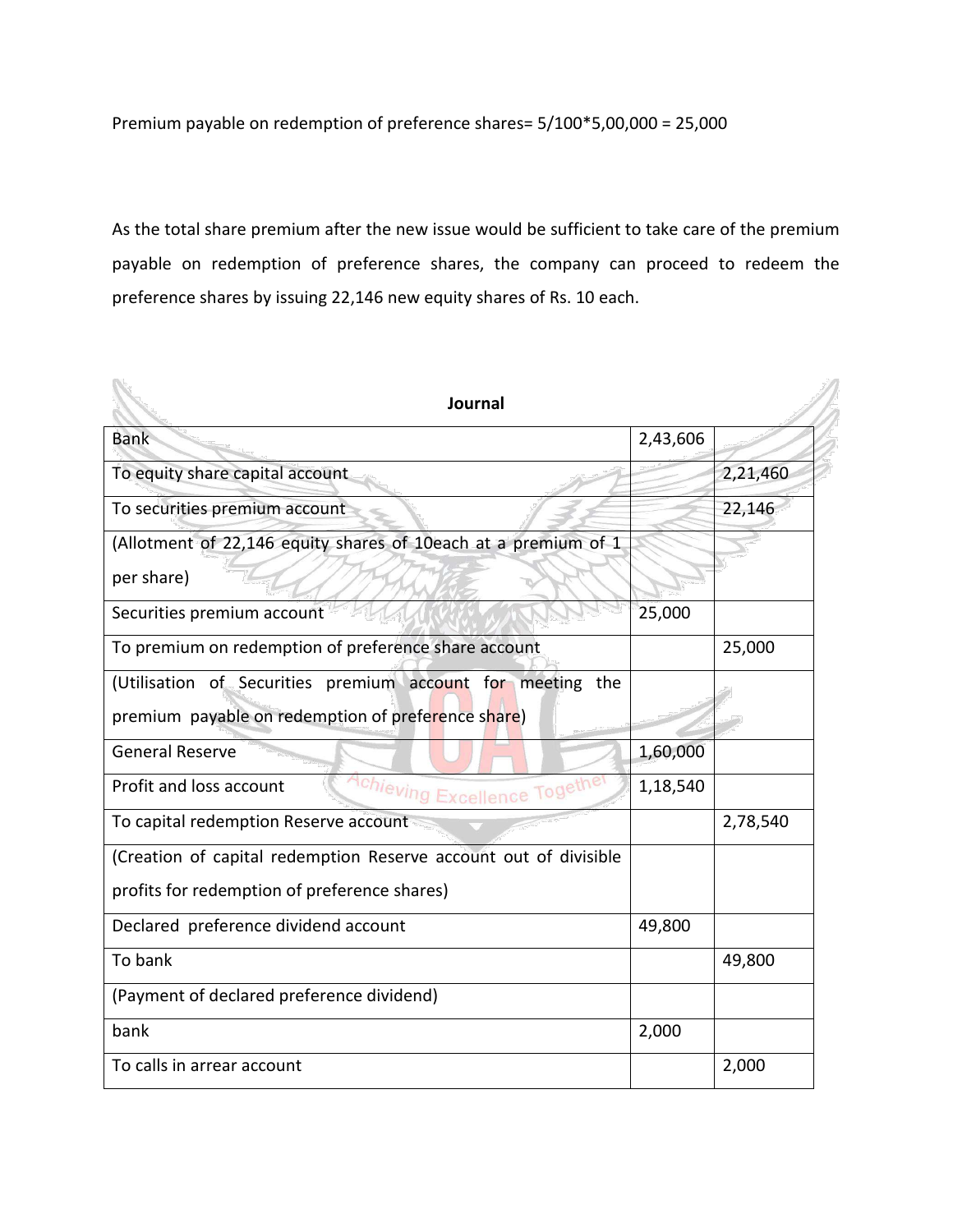| (Receipt of calls in arrear in respect of preference share) |          |          |
|-------------------------------------------------------------|----------|----------|
| 10% redeemable of preference share capital account          | 5,00,000 |          |
| Premium on redemption of preference share account           | 25,000   |          |
| To preference shareholders account                          |          | 5,25,000 |
| (Amount payable to preference shareholders on redemption of |          |          |
| preference shares at a premium of 5%)                       |          |          |
| Preference shareholders account                             | 5,25,000 |          |
| To bank                                                     |          | 5,25,000 |
| (Payment made to preference shareholders to redeem all the  |          |          |
| preference shares at a premium of 5%)                       |          |          |

# **(d) AN EXTRACT OF BALANCE SHEET OF TULSIAN LTD. AS AT .......**

| <b>Particulars</b>                                              | <b>Note No</b> | Rs.(lacs) |
|-----------------------------------------------------------------|----------------|-----------|
| <b>Equity and Liabilities</b>                                   |                |           |
| (1) Shareholders 'Funds                                         |                |           |
| (a) Share Capital                                               |                |           |
| (b) Reserves and Surplus(Capital Reserve)                       |                | 1,800     |
| (2) Non-Current Liabilities (9500, 12% Debentures]              |                | 9,50,000  |
| <sup>onleving</sup> Excellence Toget<br>(3) Current Liabilities |                |           |
| <b>Total</b>                                                    |                |           |
| II. Assets                                                      |                |           |
| (1) Non-Current Assets                                          |                |           |
| (a) Other Non-Current Assets (Discount on Issue of Debentures]  |                | 15,000    |
| (2) Current Assets                                              |                |           |
| <b>Total</b>                                                    |                |           |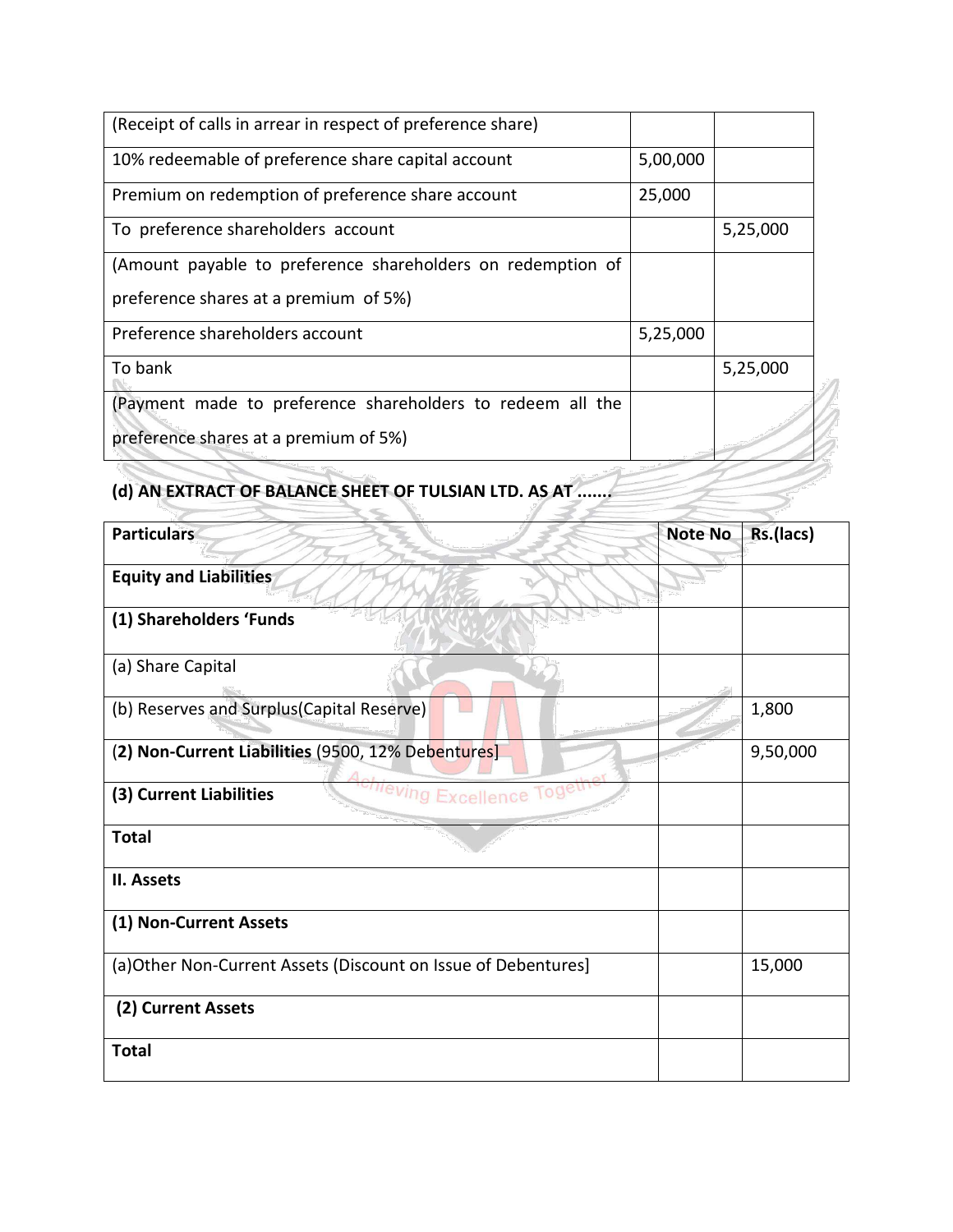#### **STATEMENT OF PROFIT & LOSS FOR THE YEAR ENDING 31ST DEECEMBER, 2018**

| 2017     | <b>Particulars</b>                  | Rs.      |
|----------|-------------------------------------|----------|
| 1,20,000 | Interest on Debentures A/C          | 1,18,800 |
| 5,000    | Discount on Issue of Debentures W/o | -        |

#### **Working Notes:**

N.

#### **1. DEBENTURE INTEREST**

 $\mathcal{P}^{\pi}$ 

| <b>Particulars</b>                                                     | Rs.                                         |
|------------------------------------------------------------------------|---------------------------------------------|
| on 30.6.2018 on 10,00,000 for 6 months @ 12%                           | 60,000                                      |
| On 31.12.2018 on 39,80,000 for 6 months @ 12%                          | 58,800                                      |
|                                                                        | 1,18,800                                    |
| 2. Profit on cancellation                                              |                                             |
| On Rs.20,000 @ $3\% = 600$                                             |                                             |
| On Rs.30,000 @ 4% = 1,200                                              |                                             |
|                                                                        |                                             |
| Achieving Excell<br>e Togethel<br>$\{a\}$ Entananisas which fall in an | مطلب ممانس المتمم فمستلط والمستحدث والمرامر |

**(e)** Enterprises which fall in any one or more of the following categories, at any time during the accounting period, are classified as Level I enterprises:

(i) Enterprises, whose equity or debt securities are listed or is in the process of being listed in

India or outside India.

(ii) Banks (including co-operative banks), Insurance companies and Financial Institutions.